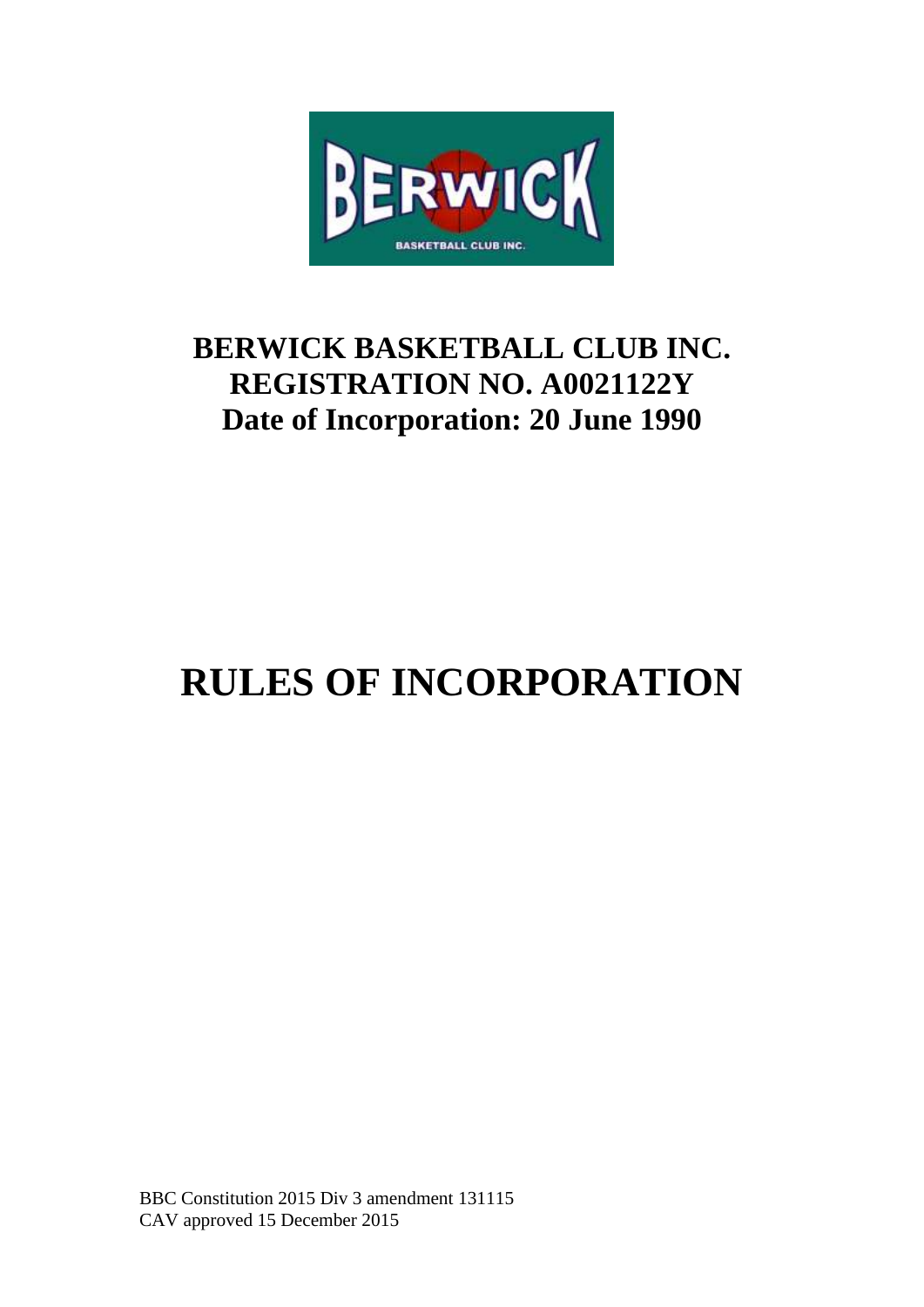## **CONTENTS**

| 1.<br>2.<br>3.<br>4.<br>5.                           |  |  |  |  |
|------------------------------------------------------|--|--|--|--|
|                                                      |  |  |  |  |
| 6.<br>7.                                             |  |  |  |  |
| PART 3 - MEMBERSHIP, FEES, DISCIPLINARY PROCEDURES & |  |  |  |  |
|                                                      |  |  |  |  |
| 8.<br>9.<br>10.<br>11.<br>12.<br>13.                 |  |  |  |  |
|                                                      |  |  |  |  |
|                                                      |  |  |  |  |
|                                                      |  |  |  |  |
| 15.<br>16.<br>17.<br>18.<br>19.<br>20.<br>21.<br>22. |  |  |  |  |
| 23.                                                  |  |  |  |  |
| 24.                                                  |  |  |  |  |
|                                                      |  |  |  |  |
| 25.<br>26.<br>27.                                    |  |  |  |  |
|                                                      |  |  |  |  |
| 28.<br>29.<br>30.<br>31.<br>32.                      |  |  |  |  |
| 33.                                                  |  |  |  |  |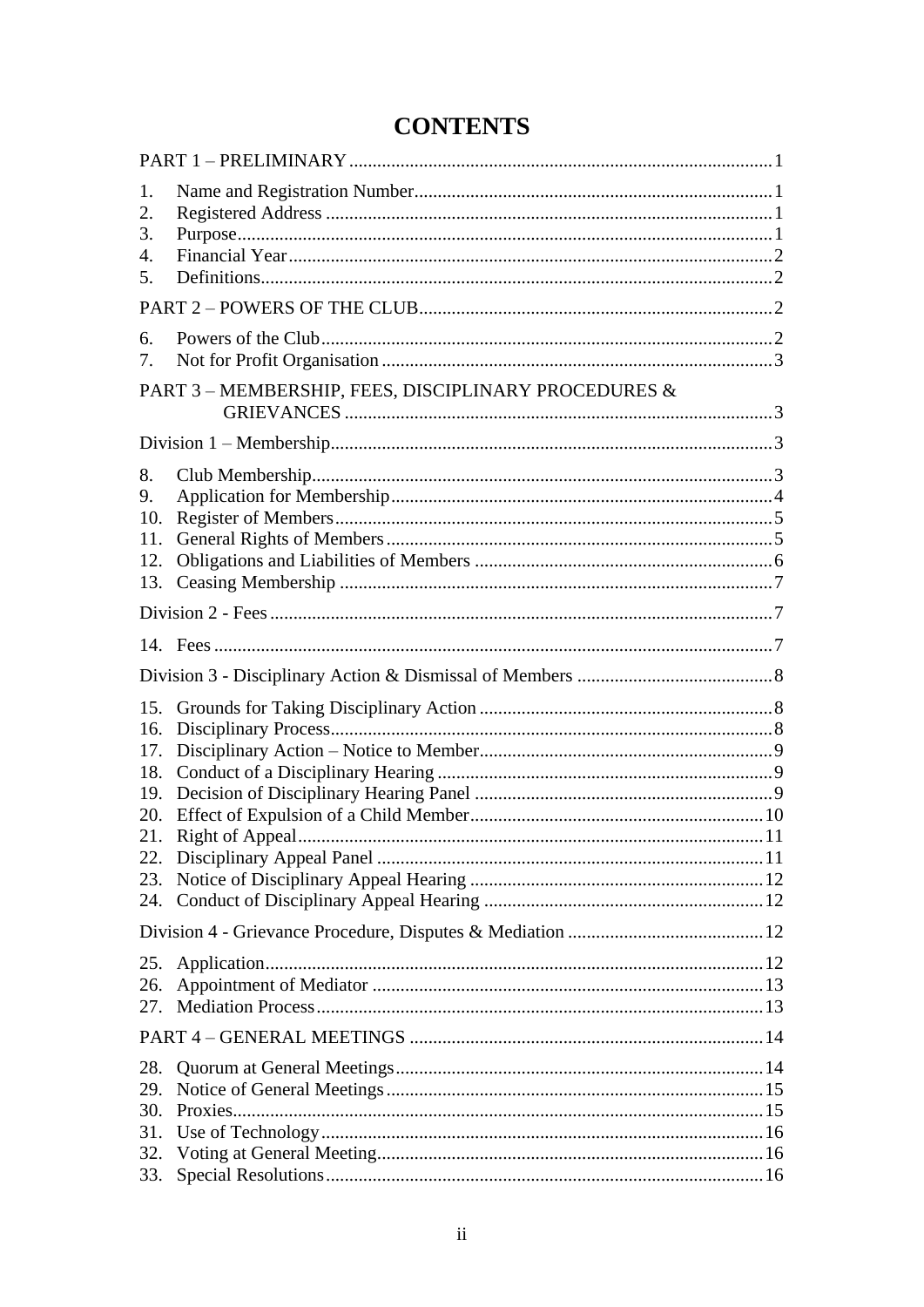| 34.<br>35.<br>36.<br>37.<br>38. |  |  |  |  |  |
|---------------------------------|--|--|--|--|--|
|                                 |  |  |  |  |  |
| 39.                             |  |  |  |  |  |
| 40.                             |  |  |  |  |  |
| 41.                             |  |  |  |  |  |
| 42.                             |  |  |  |  |  |
| 43.                             |  |  |  |  |  |
| 44.                             |  |  |  |  |  |
| 45.                             |  |  |  |  |  |
| 46.                             |  |  |  |  |  |
| 47.                             |  |  |  |  |  |
| 48.<br>49.                      |  |  |  |  |  |
| 50.                             |  |  |  |  |  |
| 51.                             |  |  |  |  |  |
| 52.                             |  |  |  |  |  |
| 53.                             |  |  |  |  |  |
| 54.                             |  |  |  |  |  |
|                                 |  |  |  |  |  |
|                                 |  |  |  |  |  |
| 55.                             |  |  |  |  |  |
| 56.                             |  |  |  |  |  |
| 57.                             |  |  |  |  |  |
| 58.                             |  |  |  |  |  |
|                                 |  |  |  |  |  |
| 59.                             |  |  |  |  |  |
| 60.                             |  |  |  |  |  |
| 61.                             |  |  |  |  |  |
| 62.                             |  |  |  |  |  |
| 63.                             |  |  |  |  |  |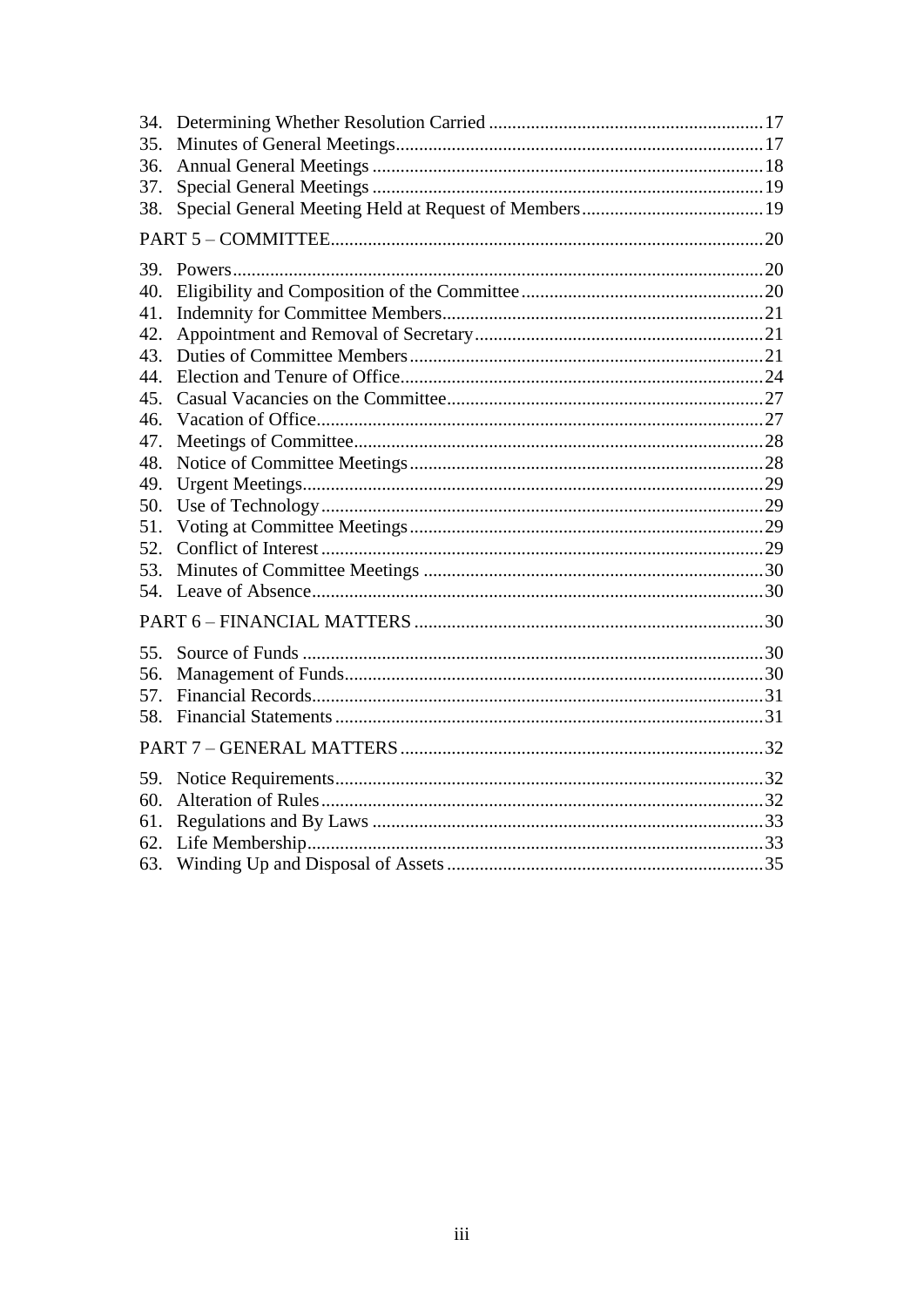## <span id="page-3-0"></span>**PART 1 – PRELIMINARY**

#### <span id="page-3-1"></span>**1. Name and Registration Number**

- (1) The name of the organisation is the "Berwick Basketball Club Inc." hereinafter referred to as "the Club".
- (2) Pursuant to s.23 of the Incorporated Associations Act ("the Act") the name and registration number (A0021122Y) shall appear on all business documents, advertisements and publications. **Note: Penalty – 5 penalty units.**
- (3) Business documents include documents issued, signed or endorsed by or on behalf of the Club including:
	- (a) letters;
	- (b) statement of accounts or invoices;
	- (c) cheques; and
	- (d) receipts.

#### <span id="page-3-2"></span>**2. Registered Address**

- (1) The registered address of the Club is PO Box 749, Berwick 3806.
- (2) The registered address may be altered and determined from time to time by resolution of the Committee.

#### <span id="page-3-3"></span>**3. Purpose**

- (1) The purpose of the Club is to:
	- (a) promote the game of basketball in the Berwick area;
	- (b) provide the opportunity for people in the Berwick area to play and learn the skills of basketball;
	- (c) field teams in local basketball competitions; and
	- (d) encourage a spirit of co-operation and friendship amongst the members of the club.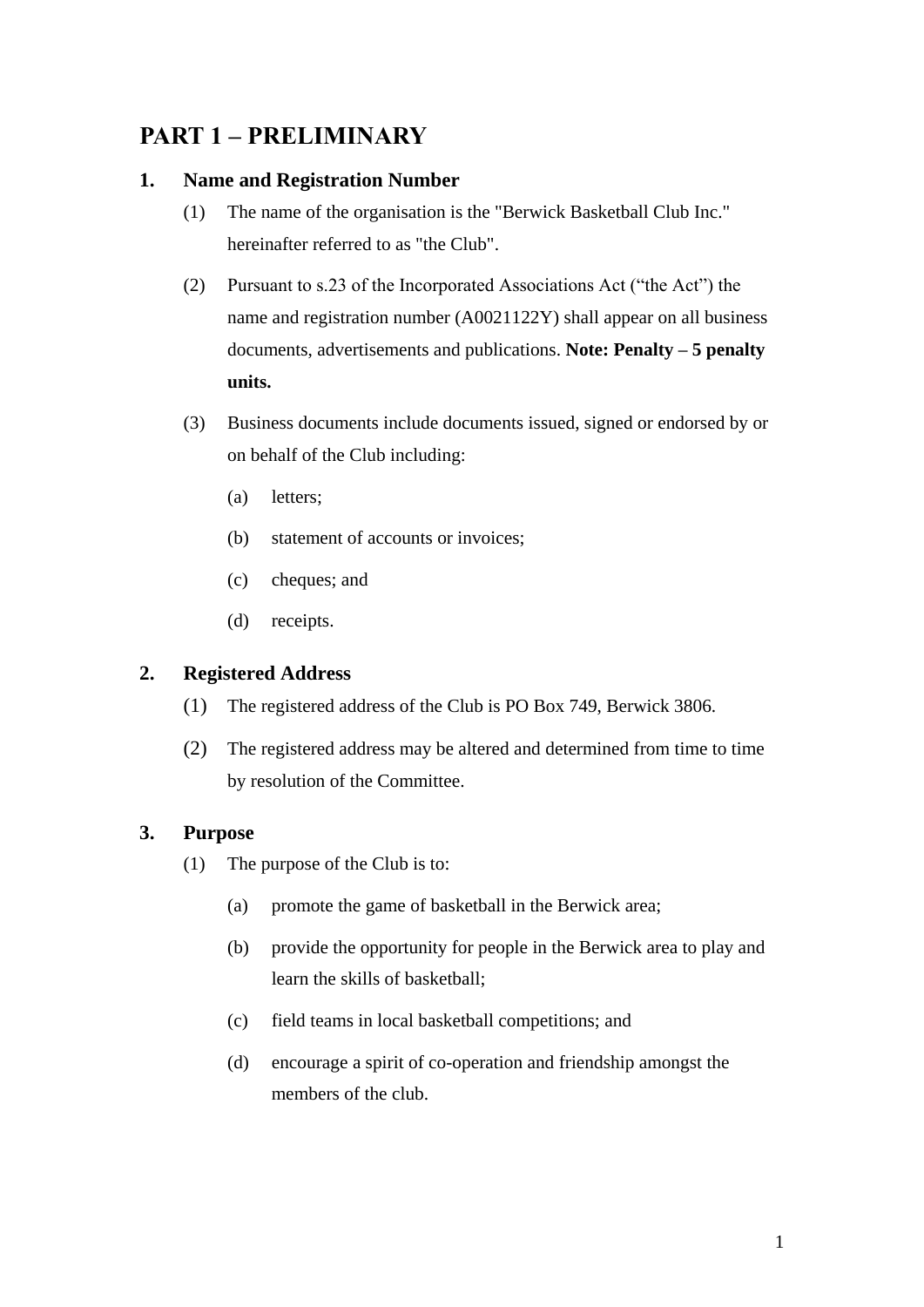## <span id="page-4-0"></span>**4. Financial Year**

The financial year of the Club is the period 1 October to 30 September of each year.

#### <span id="page-4-1"></span>**5. Definitions**

In these Rules, the following terms are defined as:

| <b>TERM</b>                                          | <b>DEFINITION</b>                                                                                                                                                                                                 |
|------------------------------------------------------|-------------------------------------------------------------------------------------------------------------------------------------------------------------------------------------------------------------------|
| The Act                                              | Associations Incorporation Reform Act (Vic) 2012.                                                                                                                                                                 |
| s.55 or ss.55 $&$ 56                                 | Refers to a section or sections of the <i>Associations</i><br>Incorporation Reform Act (Vic) 2012 which is relevant<br>to the rule in which it appears                                                            |
| The Club                                             | Berwick Basketball Club Inc.                                                                                                                                                                                      |
| Member                                               | As defined in Part 3, Rule 8.                                                                                                                                                                                     |
| Member entitled to vote                              | As defined in Part 3, Rule 8, being a financial member<br>over the age of 18 years.                                                                                                                               |
| Committee                                            | The Committee of Management as elected by the<br>members, responsible for the administration and<br>management of the Club.                                                                                       |
| Disciplinary Hearing<br>Panel                        | The three independent members nominated by the<br>President to hear cases of alleged misconduct by a<br>member of the Club                                                                                        |
| <b>General Meeting</b>                               | Includes Annual General Meetings, Special General<br>Meetings.                                                                                                                                                    |
| Special resolution                                   | A resolution that requires not less than three-quarters of<br>the members voting at a general meeting to vote in<br>favour of the resolution.                                                                     |
| The Registrar of<br><b>Incorporated Associations</b> | Registrar of Incorporated Associations pursuant to<br>Public Administration Act 2004.                                                                                                                             |
| <b>Penalty Units</b>                                 | Penalty applied to infringements against the Act. The<br>value of 1 penalty unit can be found on CAV website:<br>http://www.consumer.vic.gov.au/clubs-and-not-for-<br>profits/incorporated-associations/penalties |

# <span id="page-4-2"></span>**PART 2 – POWERS OF THE CLUB**

## <span id="page-4-3"></span>**6. Powers of the Club**

(1) Subject to the Act, the Club has the power to do all things to achieve its purposes, including but not limited to: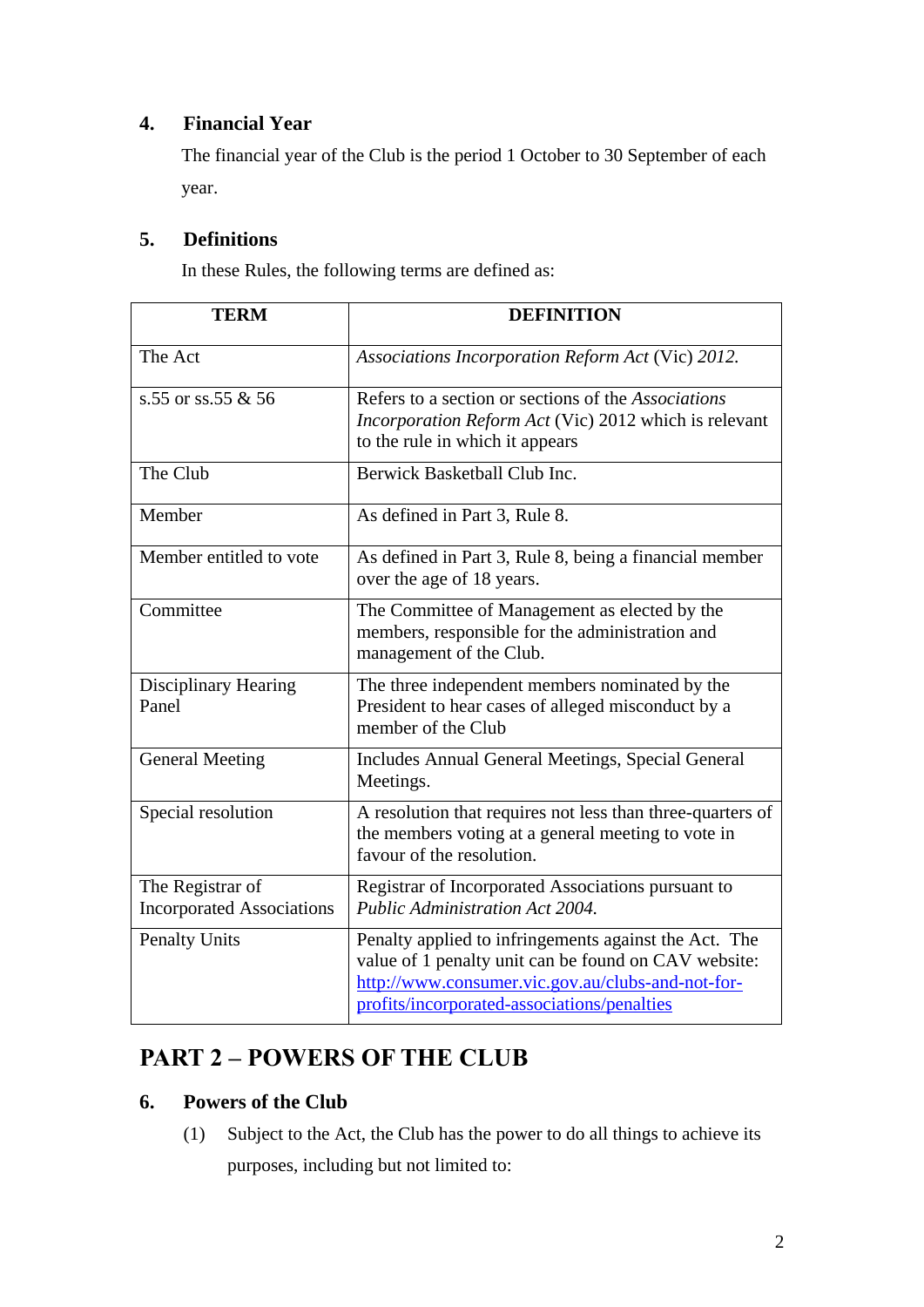- (a) acquire, hold and dispose of real or personal property;
- (b) open and operate accounts with financial institutions;
- (c) invest its money in any security in which trust monies may lawfully be invested;
- (d) raise and borrow money on any terms and in any manner it thinks fit;
- (e) secure the repayment of money raised or borrowed, or the payment of a debt or liability;
- (f) appoint agents to transact business on its behalf; and
- (g) enter into any other contract it considers necessary or desirable.
- (2) The Club may only exercise its powers and use its income and assets (including any surplus) for its purposes.

#### <span id="page-5-0"></span>**7. Not for Profit Organisation**

The Club's assets and income shall be applied solely to achieve its purpose as outlined in rule 3(1) and no portion shall be distributed directly or indirectly to the members of the organisation, except as bona fide compensation for services rendered or expenses incurred on behalf of the Club. **Note: Penalty – 60 penalty units.**

## <span id="page-5-1"></span>**PART 3 – MEMBERSHIP, FEES, DISCIPLINARY PROCEDURES & GRIEVANCES**

#### **Division 1 – Membership**

#### <span id="page-5-3"></span><span id="page-5-2"></span>**8. Club Membership**

- (1) Club Membership may be conferred on:
	- (a) any person wishing to join a team fielded by the Club, provided that they have completed an Application for Membership (refer rule 9) and paid the prescribed membership fee (refer rule 14) A person, accepted as a member under this rule shall be described as a **Playing Member**;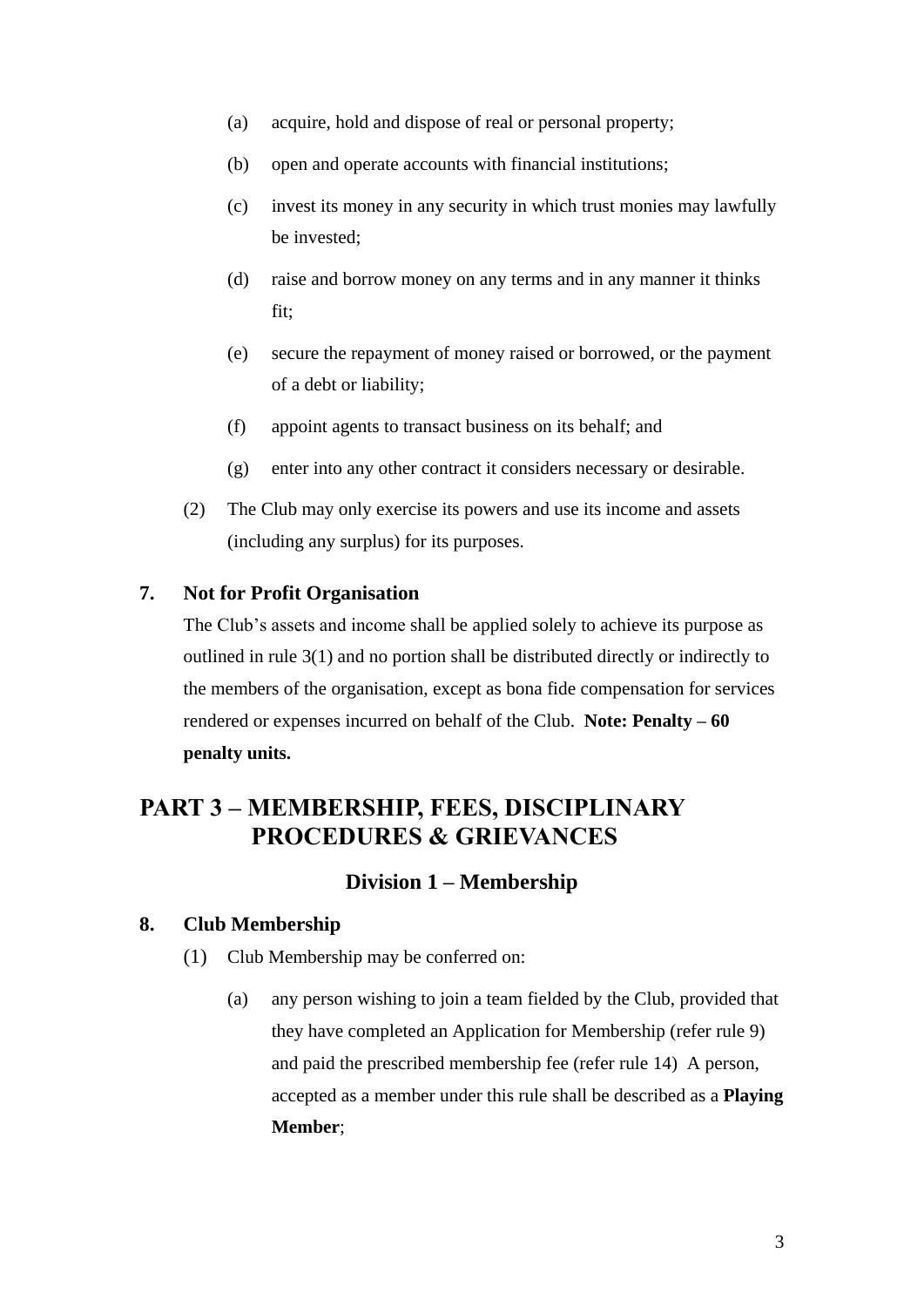- (b) the parent/s, or legal guardian/s of any Playing Member who is a minor (refer rule 8(1)(a). Person/s accepted under this rule shall be described as a **Parent/Guardian Member**;
- (c) any team official (coach or team manager) who is not otherwise a member under rule  $8(1)(a)$  or (b). A person accepted under this rule shall be described as a **Team Official Member**;
- (d) any person elected to the Club Committee who is not otherwise a member under rule  $8(1)(a)$ ,  $8(1)(b)$  or  $8(1)(c)$ . A person accepted under this rule shall be described as an **Elected Member**;
- (e) **Honorary members**: At any scheduled Committee meeting, a Committee member may nominate a person for honorary membership, and:
	- (i) such membership shall be granted, subject to a simple majority decision of the Committee at that meeting;
	- (ii) the membership of honorary members shall be maintained for a period of twelve (12) months after which the Committee may extend such membership for a further twelve (12) months, at its discretion;
- (f) **Life Members**: All persons awarded Life Membership by the Club (see rule 61) are deemed to be members of the Club.

#### <span id="page-6-0"></span>**9. Application for Membership**

- (1) A prospective new member or any person wishing to renew membership (or the parent or guardian in the case of a minor) must complete the approved Club Registration form agreeing to:
	- (a) support the purposes of the Club;
	- (b) comply with these Rules; and
	- (c) comply with the Club's Rules of Membership.
- (2) The application must be accompanied by the applicable player administration fee (membership fee), as determined by the Committee pursuant to rule 14.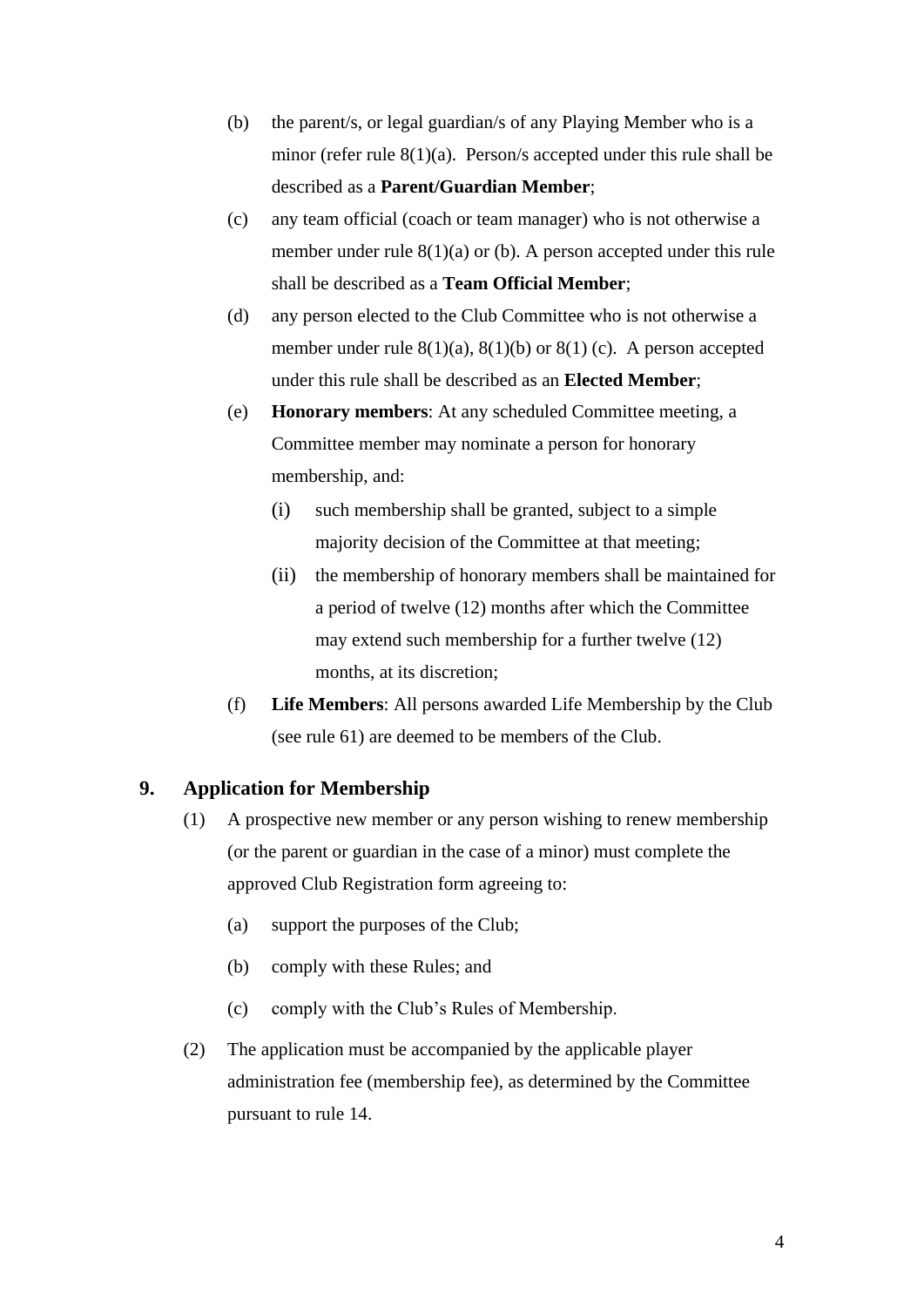(3) The Committee reserves the right to refuse membership and no reason need be given for the rejection of an application.

#### <span id="page-7-0"></span>**10. Register of Members**

- (1) In accordance with s.56 of the Act, a Register of Members shall be maintained by the Registrar. **Note: Penalty – 10 penalty units.**
- (2) The register of members shall include:
	- (a) for each current member:
		- (i) the member's name;
		- (ii) the address for notice last given by the member;
		- (iii) the date of becoming a member; and
		- (iv) any other information determined by the Committee; and
	- (b) for each former member:
		- (i) the date of ceasing to be a member; and
		- (ii) the personal details other than the member's name shall be removed from the Register within 14 days of ceasing membership.
- (3) A member may request in writing to the Registrar, that the availability of personal information be restricted to the Registrar and members of the Committee.
- (4) Any member may, at a reasonable time and free of charge, inspect the register of members. **Note: Penalty – 5 penalty units.**

**Note:** Section 58 of the Act provides that it is an offence to make improper use of information about a person obtained from the Register of Members.

#### <span id="page-7-1"></span>**11. General Rights of Members**

- (1) A member is entitled to vote if:
	- (a) the member is a member pursuant to rule 8;
	- (b) the member is over the age of 18 years; and
	- (c) the member's membership rights are not suspended for any reason, including outstanding membership fees.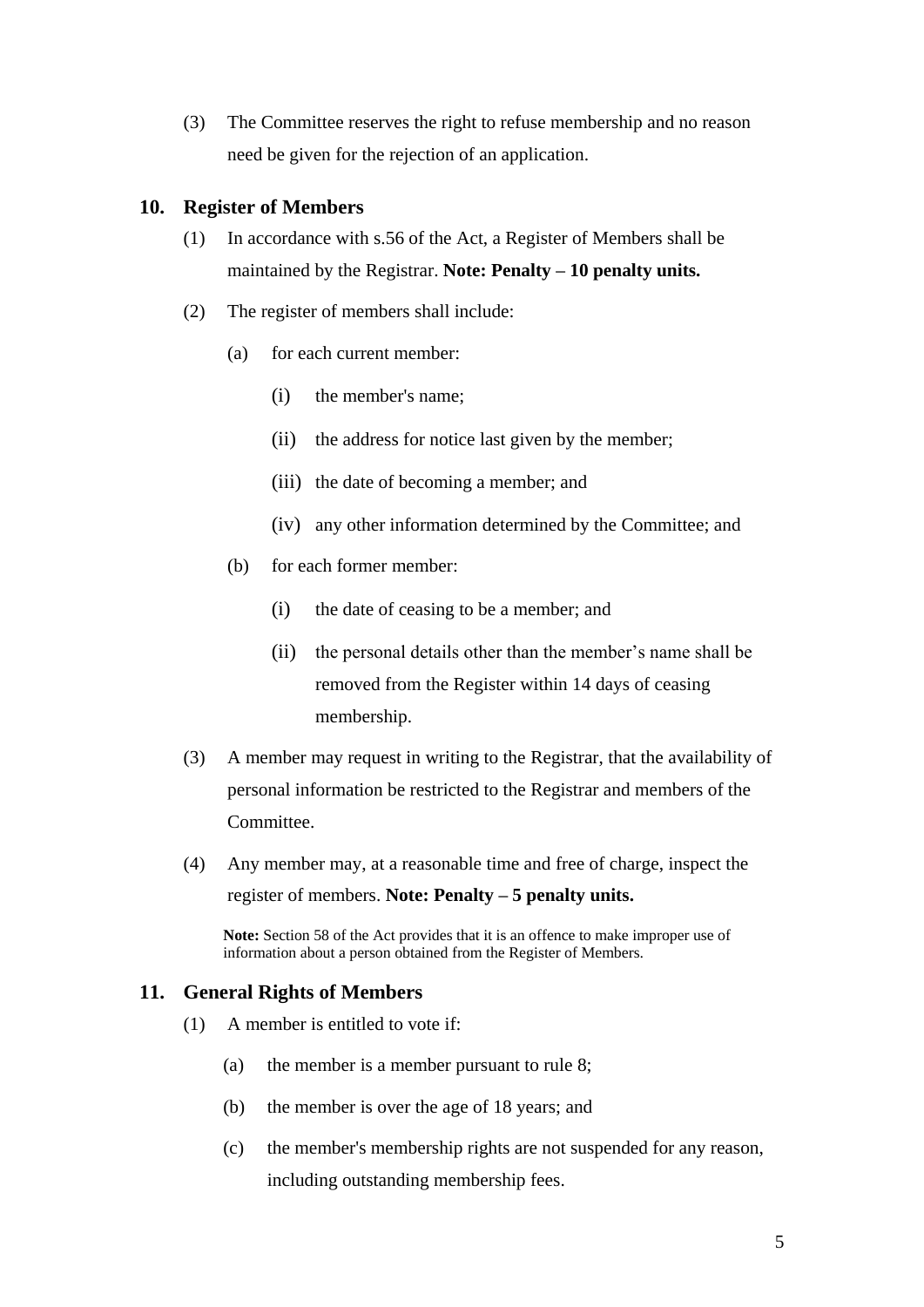- (2) A member of the Club who is entitled to vote has the right to:
	- (a) receive notice of general meetings and of proposed special resolutions in the manner and time prescribed by these Rules;
	- (b) submit items of business for consideration at a general meeting;
	- (c) attend, be heard and vote at general meetings;
	- (d) inspect and/or make copies of the minutes of general meetings, the financial records, and any other relevant document of the Club as provided under sub-rule (2) with the exception of Minutes of Committee meetings;
	- (e) inspect the register of members; and
	- (f) receive a copy of these Rules upon request, free of charge.
- (3) For the purposes of this rule 'relevant documents' means the records and other documents, however compiled, recorded or stored, that relate to the incorporation and management of the Club and includes the following:
	- (a) its membership records;
	- (b) its financial statements;
	- (c) its financial records; and
	- (d) records and documents relating to transactions, dealings, business or property of the Club.
- (4) The Committee may refuse to permit a member to inspect records of the Club that relate to confidential, personal, employment, commercial or legal matters or where to do so may be prejudicial to the interests of the Club.
- (5) The rights of a member are not transferable and end when membership ceases.

#### <span id="page-8-0"></span>**12. Obligations and Liabilities of Members**

(1) Members shall abide by these rules, and the Club's Rules of Membership and By-laws.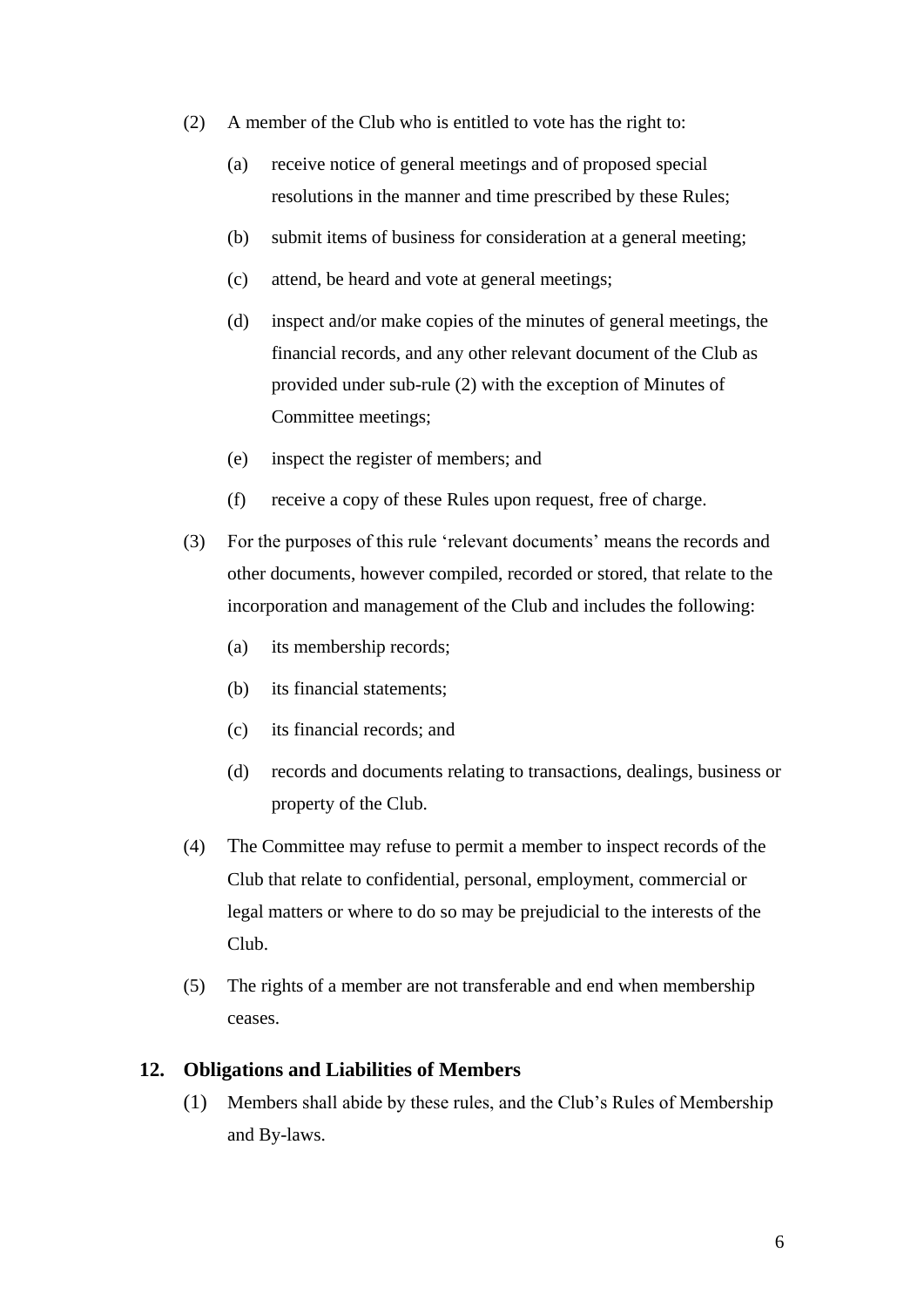- (2) Members who wish to be entered as playing members shall comply with the Club's requirements to register in each season.
- (3) Members shall pay the season membership fee by the due date.
- (4) Members who fail to pay the membership fee shall have all membership rights suspended in accordance with Rule 14(7).
- (5) Members shall not be liable to contribute to the debts and liabilities of the Club, or to the costs and expenses of winding up the Club.

#### <span id="page-9-0"></span>**13. Ceasing Membership**

- (1) A person is deemed to have ceased or resigned their membership if they fail to register for a season, or membership fees remain unpaid for more than two months beyond the due date.
- (2) A person ceases to be a member of the Club if they are expelled under Division 3 of these Rules.
- (3) If a person ceases to be a member of the Club the Registrar must, as soon as practicable, enter the date the person ceased to be a member in the register of members.

#### **Division 2 - Fees**

#### <span id="page-9-2"></span><span id="page-9-1"></span>**14. Fees**

- (1) There shall be no joining fee, unless otherwise determined by the Committee.
- (2) Player membership fees shall be paid on a "user pays" basis in conjunction with each season of competition.
- (3) The player membership fee, which is levied for the purpose of meeting the costs associated with entering teams in competitions, shall be reviewed annually and determined by the Committee after consideration of the budget forecast for the next twelve (12) month period.
- (4) The Committee shall determine the manner and timing of payment of the fees, and the fee structure for families and new members who join after the start of a season.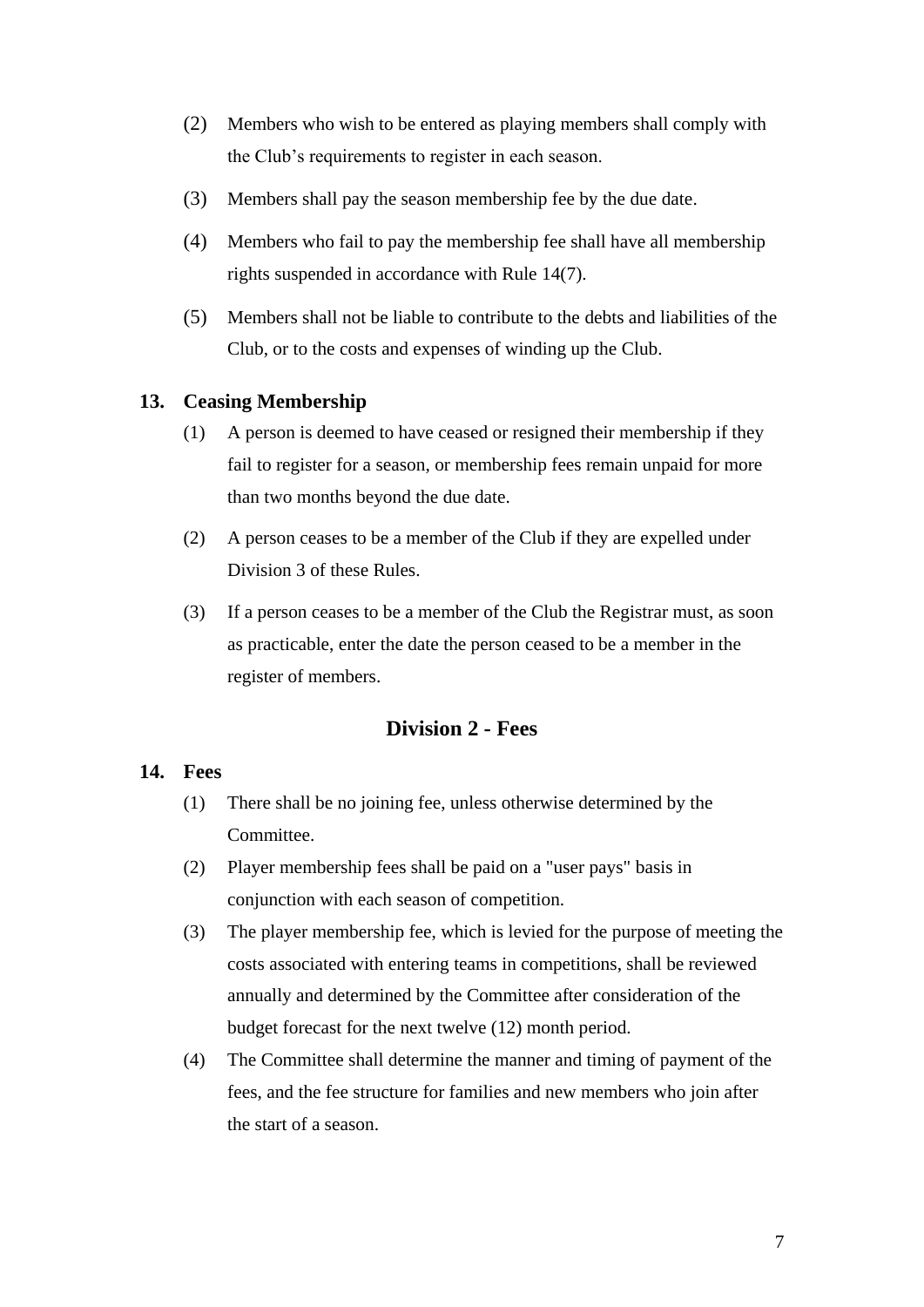- (5) Non-playing members, being those members described in rule 8(1)(b) to 8(1)(f), shall not be liable for any subscription or membership fee other than the player membership fee on behalf of their child/ren.
- (6) A playing member for whom the membership fee has not been paid by the due date shall not be entitled to participate with a team in training or competition.
- (7) All rights of a member (and their parent/s or guardian/s if the member is under 18 years of age) who has not paid the membership fee by the due date, including the right to participate in training and competition, and the right to vote, are suspended until the fee is paid.

#### **Division 3 - Disciplinary Action & Dismissal of Members**

#### <span id="page-10-1"></span><span id="page-10-0"></span>**15. Grounds for Taking Disciplinary Action**

The Club may take disciplinary action against a member in accordance with these Rules, if it is determined that the member:

- (a) has failed to comply with these Rules;
- (b) has failed to comply with the Club's Rules of Membership and By-Laws;
- (c) otherwise refuses to support the purposes of the Club; or
- (d) has engaged in conduct prejudicial to the Club or that would bring the Club into disrepute.

#### <span id="page-10-2"></span>**16. Disciplinary Process**

- (1) Where a report is made to the Committee indicating that the conduct of a member is in breach of these rules and/or is likely to draw the Club into disrepute, the President shall nominate three (3) independent members to form a Disciplinary Hearing Panel.
- (2) The members of a Disciplinary Hearing Panel may be Committee members, or members of the Club, but must not be biased against or in favour of the member concerned.
- (3) The Disciplinary Hearing Panel shall conduct a hearing in accordance with these Rules.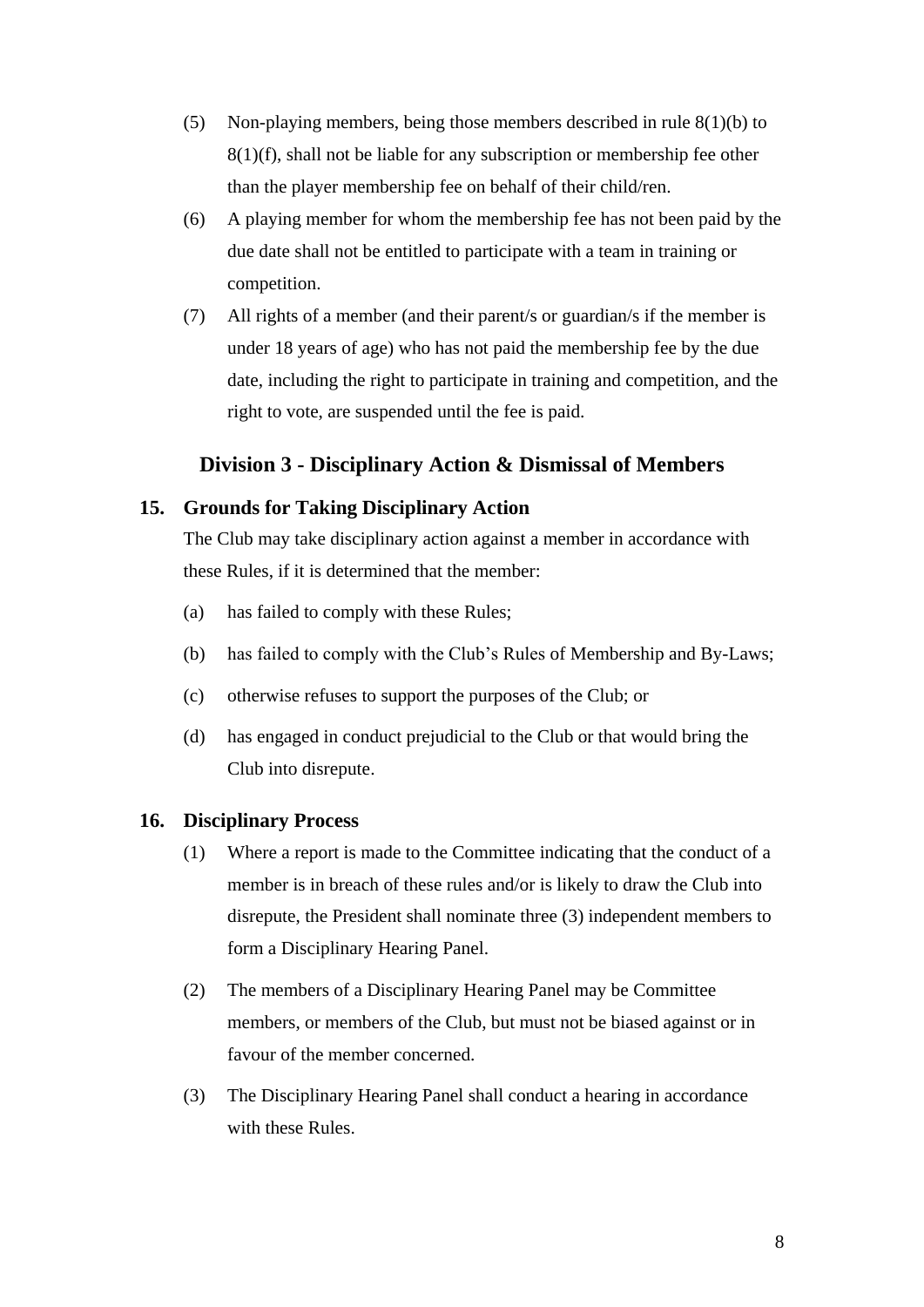#### <span id="page-11-0"></span>**17. Disciplinary Action – Notice to Member**

- (1) The Disciplinary Hearing Panel shall:
	- (a) give 14 days' notice in writing to the member that the Club intends to take disciplinary action against the member; and
	- (b) state the grounds for the proposed disciplinary action.
- (2) All involved parties shall be advised of the time, date and location of the hearing.

#### <span id="page-11-1"></span>**18. Conduct of a Disciplinary Hearing**

- (1) The Disciplinary Hearing Panel shall nominate one of their number as chair.
- (2) The hearing shall give the member/s involved in the complaint the opportunity to present verbal evidence and written statements as to the relevant facts in their defence.
- (3) Witnesses to the material facts and circumstances of the complaint may be called to give evidence by the Club/complainant and by the accused member.
- (4) No professional legal representative will be heard by the Disciplinary Hearing Panel on behalf of the member, however a maximum of two character witnesses (who are not witness to the material facts) will be permitted to speak in support of the member.

#### <span id="page-11-2"></span>**19. Decision of Disciplinary Hearing Panel**

- (1) When all parties have been given reasonable opportunity to present their case, the members of the Disciplinary Hearing Panel shall withdraw to consider their decision, which must be delivered within 10 days of the hearing.
- (2) If the decision is "not guilty" the Disciplinary Hearing Panel will notify the member that no further action will be taken against the member.
- (3) If the Disciplinary Hearing Panel finds the conduct is proven, it will determine the penalty to apply which may be:
	- (a) a reprimand;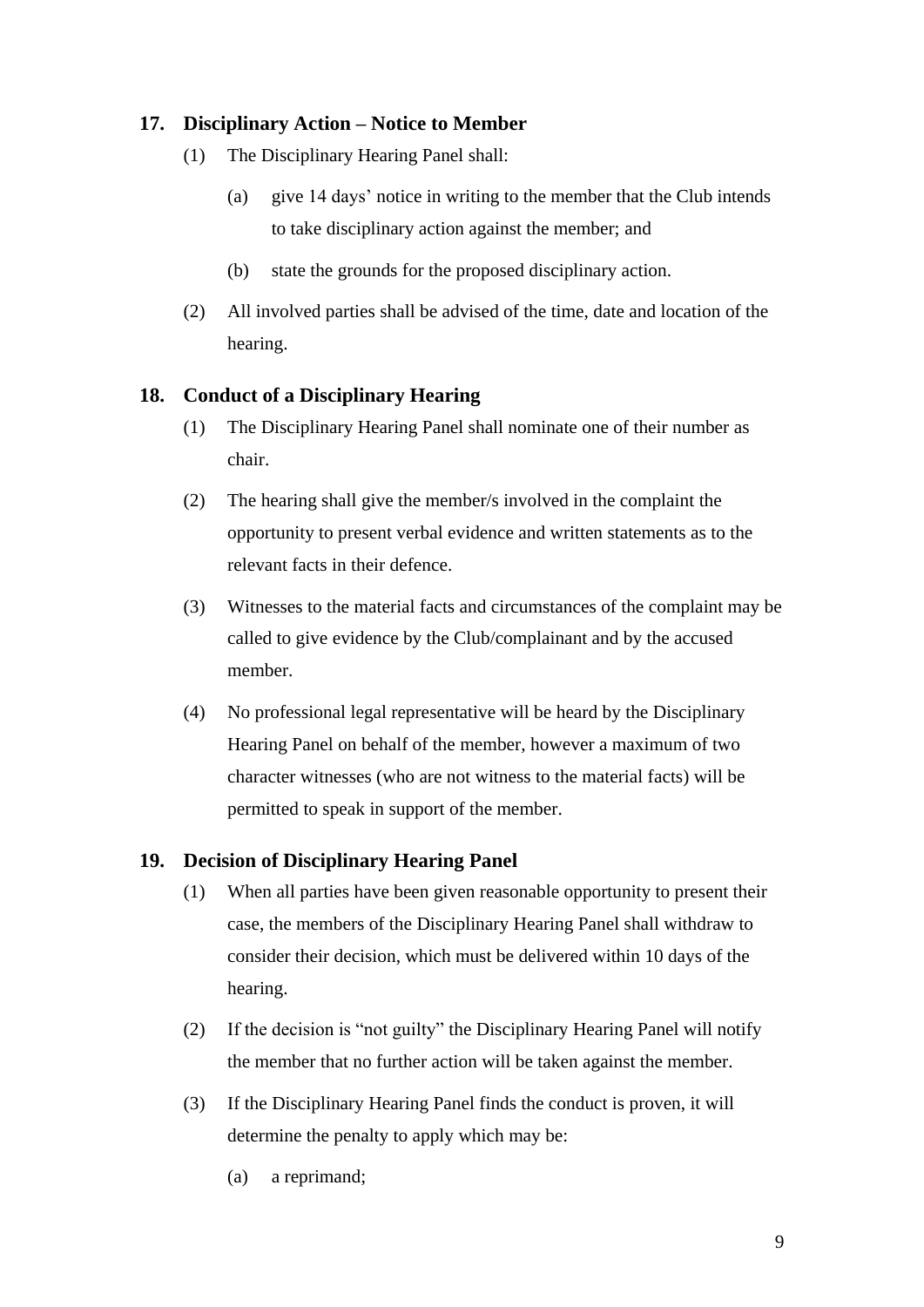- (b) suspension of membership for a period to be determined by the Disciplinary Hearing Panel;
- (c) in the case of a team official (coach or team manager) or committee member, suspension from their position for a period to be determined (noting that such suspension does not constitute suspension of membership rights);
- (d) in the case of a team official (coach or team manager) or committee member, permanent removal from the position (noting that such removal does not constitute suspension of membership rights); or
- (e) expulsion from the Club.
- (4) The suspension or removal from a position of team official or committee member, and suspension of membership rights or the expulsion of a member by the Disciplinary Hearing panel under this rule takes effect immediately after the vote is passed.
- (4) There shall be no refund of membership fees to any member suspended or expelled under rule 19(3)(b) and/or 19(3)(e).
- (5) The findings of the Disciplinary Hearing Panel shall be final and there shall be no right of appeal except in circumstances where the penalty is suspension of membership under rule 19(3)(b) or expulsion as a member under rule 19(3)(e).

#### <span id="page-12-0"></span>**20. Effect of Expulsion of a Child Member**

- (1) In the event of the expulsion of a child member who has no sibling who is also a child member of the Club:
	- (a) the parent/s or the legal guardian/s of the expelled child shall immediately cease to be members also;
	- (b) if the parent/s or legal guardian/s of the expelled child is a team official at the time, their position shall immediately cease; and
	- (c) if the parent/s or legal guardian/s of the expelled child is a Committee member at the time, their position on the Committee shall immediately be declared vacant.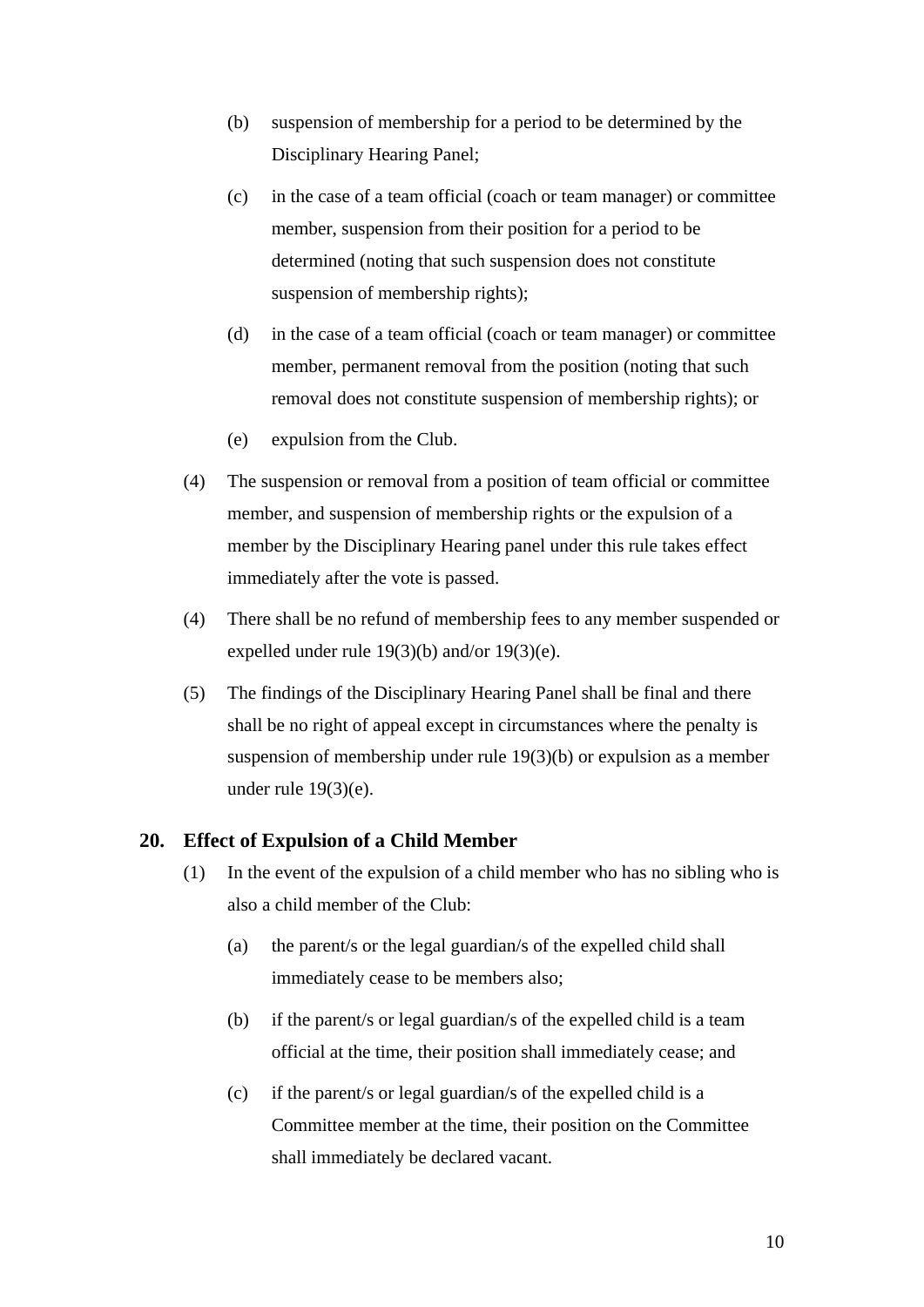(2) In the event of the expulsion of a child member who has a sibling who is also a child member of the Club, the parent/s or the legal guardian/s of the expelled child shall continue to be members.

#### <span id="page-13-0"></span>**21. Right of Appeal**

- (1) There shall be one (1) right of appeal against the penalty in circumstances where the penalty is suspension of membership rights or expulsion from membership under rule 19(3)(b) or (e).
- (2) A Notice of Appeal must be in writing and given:
	- (a) to the Disciplinary Hearing Panel immediately after the vote is taken to suspend or expel the person; or
	- (b) to the Secretary not later than 48 hours after the vote.
- (3) If a person has given notice under sub-rule (2), a Disciplinary Appeal Panel must be convened by the Committee as soon as practicable, but not later than 21 days after the notice is received.

#### <span id="page-13-1"></span>**22. Disciplinary Appeal Panel**

- (1) The Disciplinary Appeal Panel shall consist of the President and two (2) members independent of the initial proceedings, and the President shall chair the Panel. In the event the President is not independent the Vice President or other suitable member shall be nominated as Chair.
- (2) The Appeal Panel shall have the power to:
	- (a) Dismiss the appeal;
	- (b) Uphold the appeal in whole or in part;
	- (c) Reduce, increase or otherwise vary the penalty.
- (3) A decision to vary the penalty may include:
	- (d) reducing or increasing the period of suspension;
	- (e) reducing a penalty of expulsion to a period of suspension;
	- (f) increasing a period of suspension to a penalty of expulsion; or
	- (g) imposing a reprimand;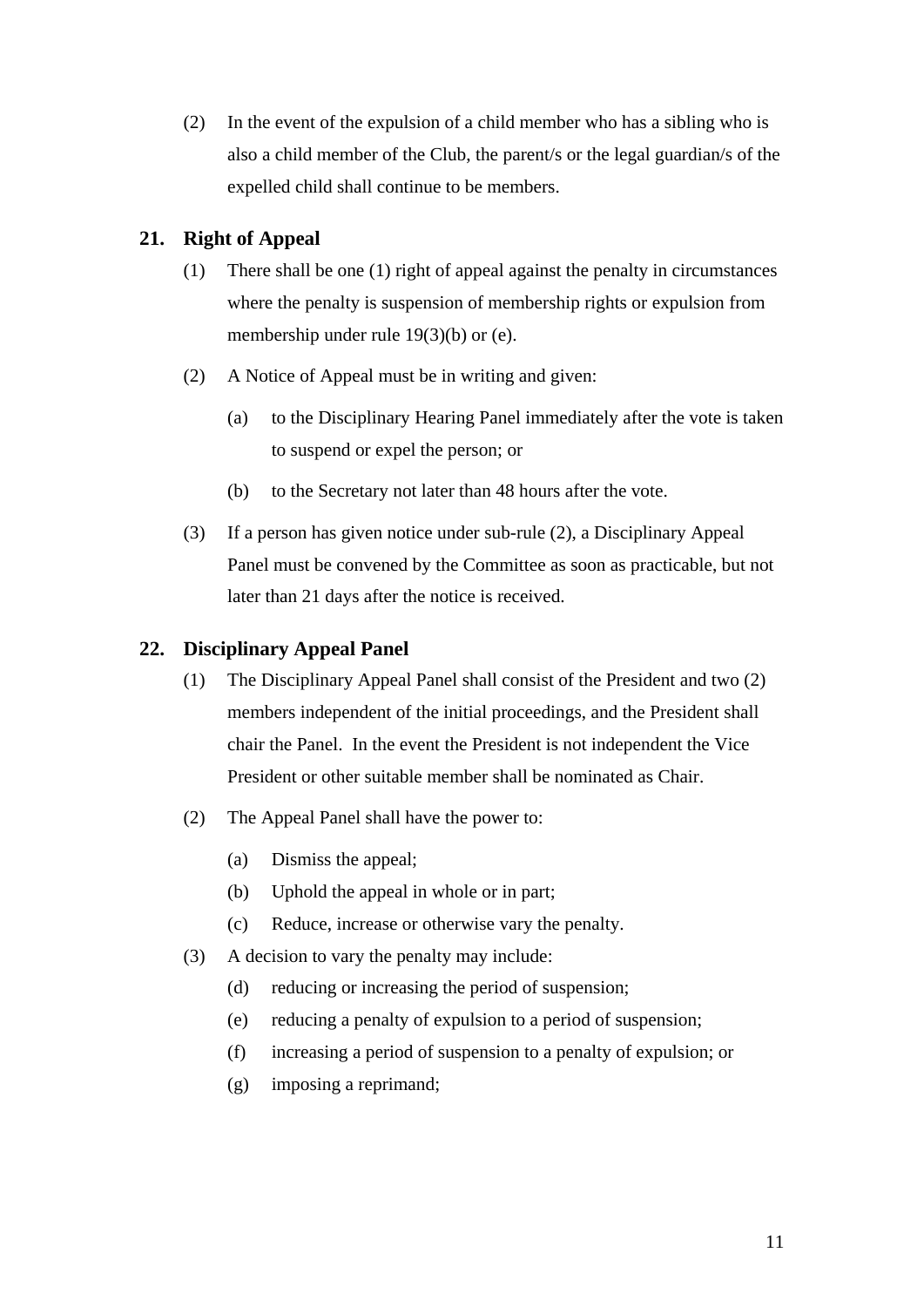#### <span id="page-14-0"></span>**23. Notice of Disciplinary Appeal Hearing**

- (1) As soon as practicable, Notice of the Disciplinary Appeal Hearing specifying the date, time and place of the hearing must be given to the member and must state:
	- (a) the name of the person appealing the decision;
	- (b) the penalty imposed; and
	- (c) the grounds for issuing that penalty..

#### <span id="page-14-1"></span>**24. Conduct of Disciplinary Appeal Hearing**

- (1) At a disciplinary appeal hearing:
	- (a) no matters other than the question of the penalty may be heard; and
	- (b) the person whose membership has been suspended or who has been expelled must be given an opportunity to be heard.
- (2) After hearing from the member the Disciplinary Appeal Panel may withdraw to consider whether the penalty should be upheld or overturned, or varied.
- (3) The decision of the Disciplinary Appeal Panel shall be carried if at least two of the three Appeal Panel members vote in favour of the decision.
- (4) The decision of the Disciplinary Appeal Panel is final and there shall be no further appeal.

#### **Division 4 - Grievance Procedure, Disputes & Mediation**

#### <span id="page-14-3"></span><span id="page-14-2"></span>**25. Application**

- (1) The grievance procedure set out in this rule applies to disputes under these Rules between:
	- (a) a member and another member; or
	- (b) a member and the Committee.
- (2) A member must not initiate a grievance procedure in relation to a matter that is the subject of a disciplinary procedure until the disciplinary procedure has been completed.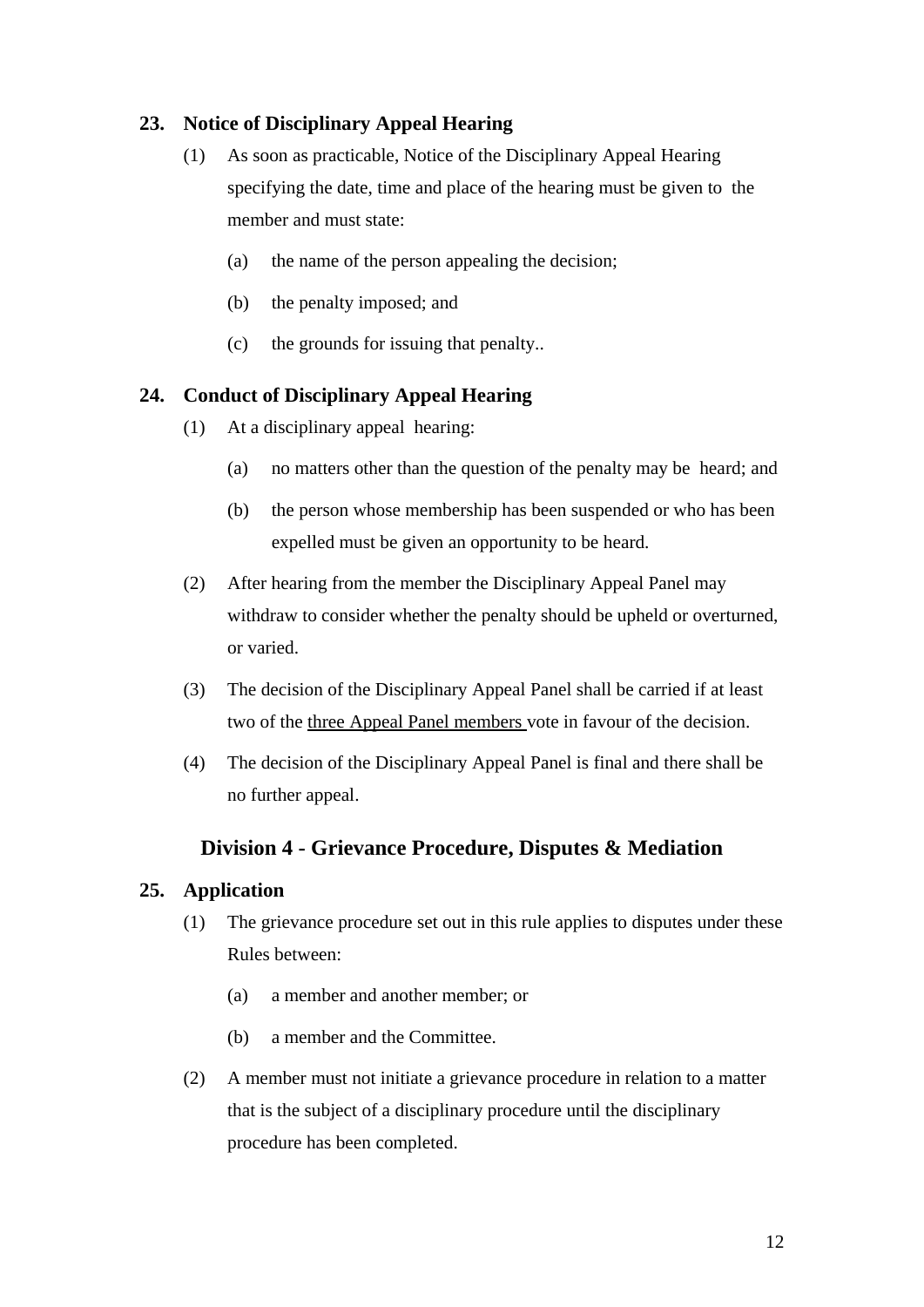- (3) The parties to the dispute must meet and discuss the matter in dispute, and if possible resolve the dispute within 14 days after the dispute comes to the attention of all of the parties.
- (4) A member may appoint another person, other than a professional legal representative, to speak on their behalf.

#### <span id="page-15-0"></span>**26. Appointment of Mediator**

- (1) If the parties are unable to resolve the dispute at the meeting described in rule 26(3), or if a party fails to attend that meeting, then the parties must within 10 days notify the Committee of the dispute and request the appointment of a mediator.
- (2) The mediator must be:
	- (a) a person chosen by agreement between the parties; or
	- (b) failing agreement:
		- (i) in the case of a dispute between a member and another person, a person appointed by the Committee; or
		- (ii) in the case of a dispute between a member and the Committee, a person who is a mediator appointed or employed by the Dispute Settlement Centre of Victoria (Department of Justice).
- (3) A member of the Club can be a mediator, unless.
	- (a) the member is a party to the dispute;
	- (b) the member has a personal interest in the dispute; or
	- (c) the member is biased in favour of or against any party.

#### <span id="page-15-1"></span>**27. Mediation Process**

- (1) In conducting the mediation, the mediator must:
	- (a) give the parties to the mediation process every opportunity to be heard;
	- (b) allow due consideration by all parties of any written statement submitted by any party; and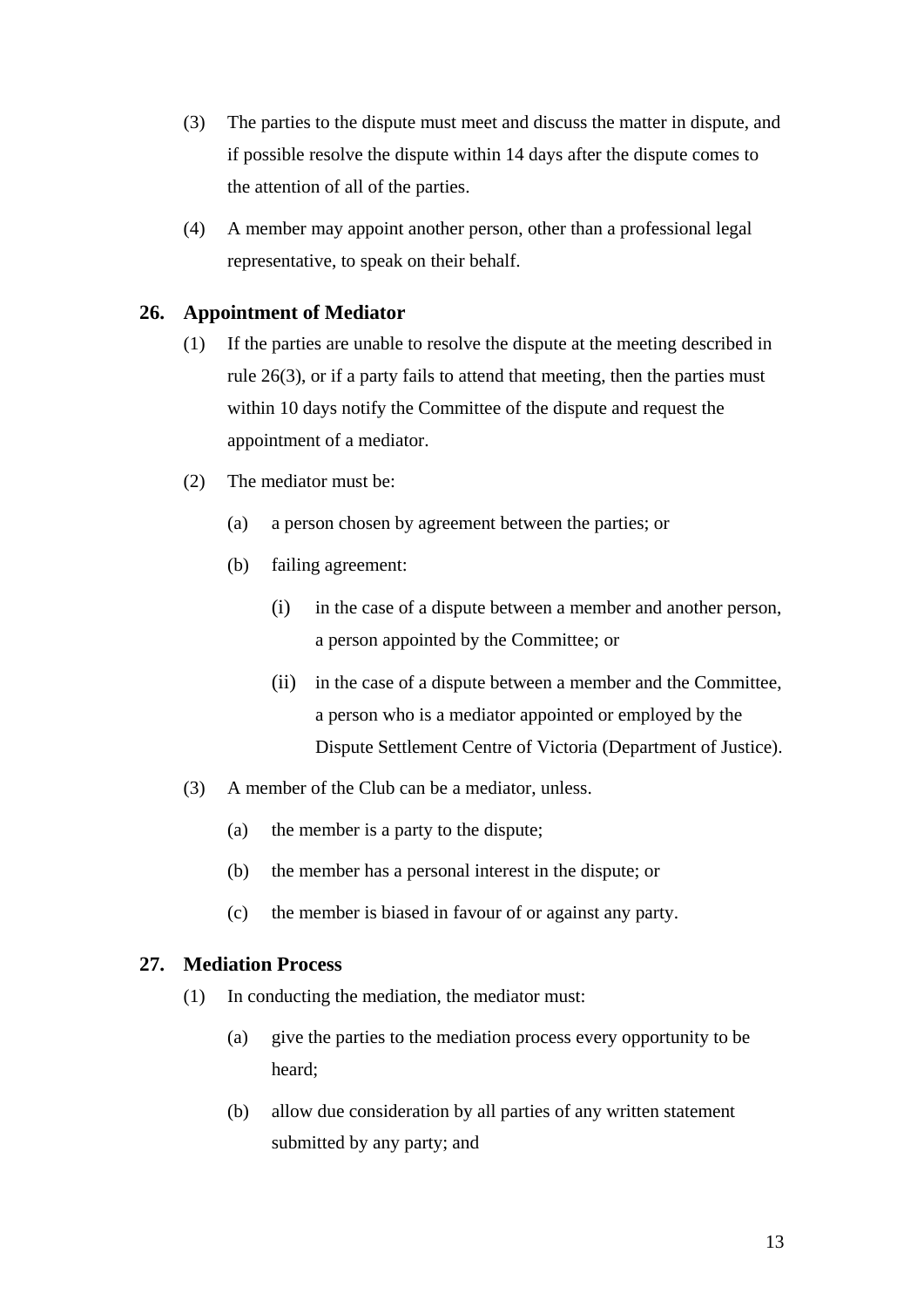- (c) ensure that natural justice is afforded to the parties to the dispute throughout the mediation process.
- (2) The mediator must not determine the dispute.
- (3) If the dispute remains unresolved after mediation, the parties may seek to exercise their Common Law rights.

## <span id="page-16-0"></span>**PART 4 – GENERAL MEETINGS**

#### <span id="page-16-1"></span>**28. Quorum at General Meetings**

- (1) No business may be conducted at a general meeting unless a quorum of members is present.
- (2) A total of five (5) members with voting rights shall constitute a quorum at a general meeting.
- (3) If a quorum is not present within 30 minutes after the notified commencement time of a general meeting:
	- (a) in the case of a meeting convened by or at the request of members under rule 37, the meeting must be dissolved;

#### **Note**

If a meeting convened by or at the request of members is dissolved under this sub-rule, the business that was to have been considered at the meeting is taken to have been dealt with. If members wish to have the business reconsidered at another special meeting, the members must make a new request under rule 37(2)(b).

- (b) in any other case:
	- (i) the meeting must be adjourned to a date not more than 21 days after the adjournment; and
	- (ii) notice of the date, time and place to which the meeting is adjourned must be given at the meeting and confirmed by written notice given to all members as soon as practicable after the meeting.
- (4) If on the adjourned date a quorum is not present within 30 minutes, the members present at the meeting (if not less than 3) may proceed with the business of the meeting as if a quorum were present.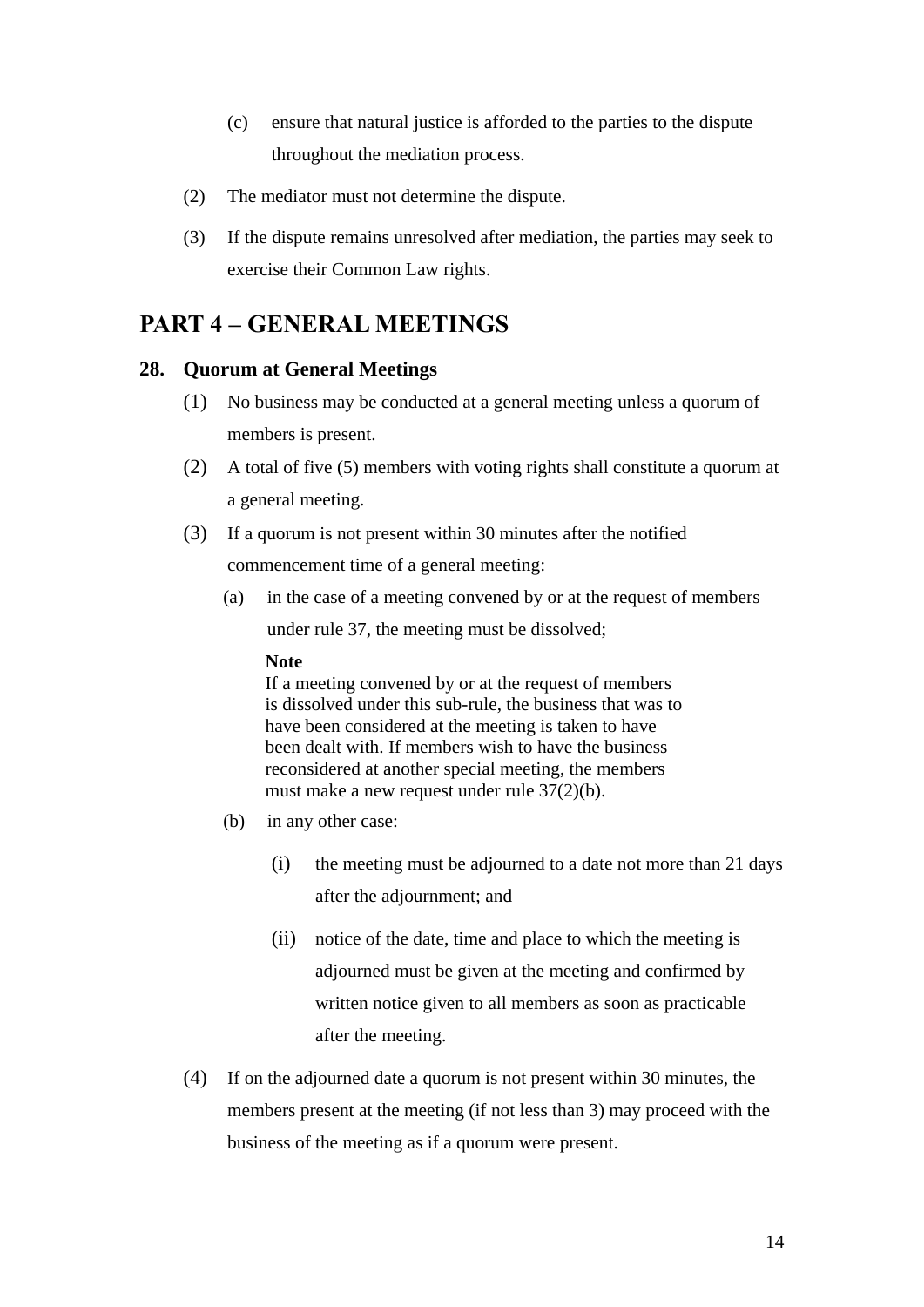#### <span id="page-17-0"></span>**29. Notice of General Meetings**

- (1) The Secretary (or, in the case of a special general meeting convened under rule 37(2)(b), the members convening the meeting) must give to each member of the Club:
	- (a) at least 21 days' notice of a general meeting if a special resolution is to be proposed at the meeting; or
	- (b) at least 14 days' notice of a general meeting in any other case.
- (2) The notice must:
	- (a) specify the date, time and place of the meeting;
	- (b) indicate the general nature of each item of business to be considered at the meeting;
	- (c) if a special resolution is to be proposed:
		- (i) state in full the proposed resolution;
		- (ii) state the intention to propose the resolution as a special resolution; and
	- (d) state that the member may appoint another member as a proxy for the meeting and include a copy of any form that the Committee has approved for the appointment of a proxy.

#### <span id="page-17-1"></span>**30. Proxies**

- (1) A member may appoint another member as his or her proxy to vote and speak on his or her behalf at a general meeting.
- (2) The appointment of a proxy must be in writing and signed by the member making the appointment.
- (3) The member appointing the proxy may give specific directions as to how the proxy is to vote on his or her behalf, otherwise the proxy may vote on behalf of the member in any matter as he or she sees fit.
- (4) A form appointing a proxy must be given to the Chairperson of the meeting before or at the commencement of the meeting.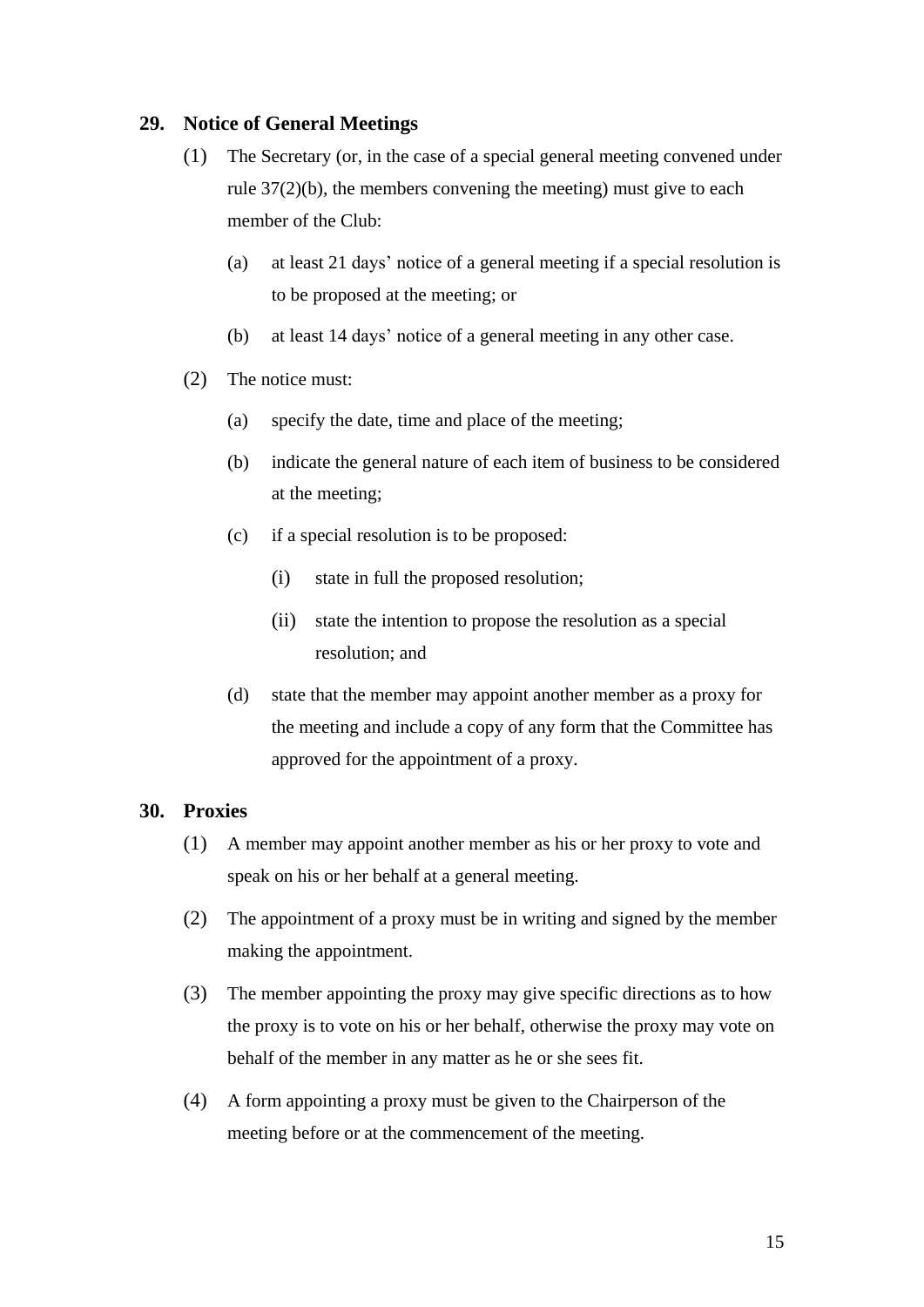(5) A form appointing a proxy sent by post or electronically has no effect unless it is received by the Club not less than 24 hours before the commencement of the meeting.

#### <span id="page-18-0"></span>**31. Use of Technology**

- (1) A member may be permitted to participate in the general meeting by the use of technology that allows that member and the members physically present at the meeting to clearly and simultaneously communicate with each other.
- (2) A member participating in a general meeting by the use of technology is taken to be present at the meeting and if the member votes at the meeting, is taken to have voted in person.

#### <span id="page-18-1"></span>**32. Voting at General Meeting**

- (1) On any question arising at a general meeting:
	- (a) subject to sub-rule (3), each member who is entitled to vote has one vote;
	- (b) members may vote personally or by proxy; and
	- (c) except in the case of a special resolution (see rule 33(2)), the question must be decided on a majority of votes.
- (2) If votes are divided equally on a question, the Chairperson of the meeting has a second or casting vote.
- (3) If the question is whether or not to confirm the minutes of a previous meeting, only members who were present at that meeting may vote.

#### <span id="page-18-2"></span>**33. Special Resolutions**

- (1) A special resolution is required:
	- (a) to remove a committee member from office; or
	- (b) to alter these Rules, including changing the name or the purpose of the Club.
- (2) A special resolution is passed if not less than three-quarters of the members voting at a general meeting (whether in person or by proxy) vote in favour of the resolution.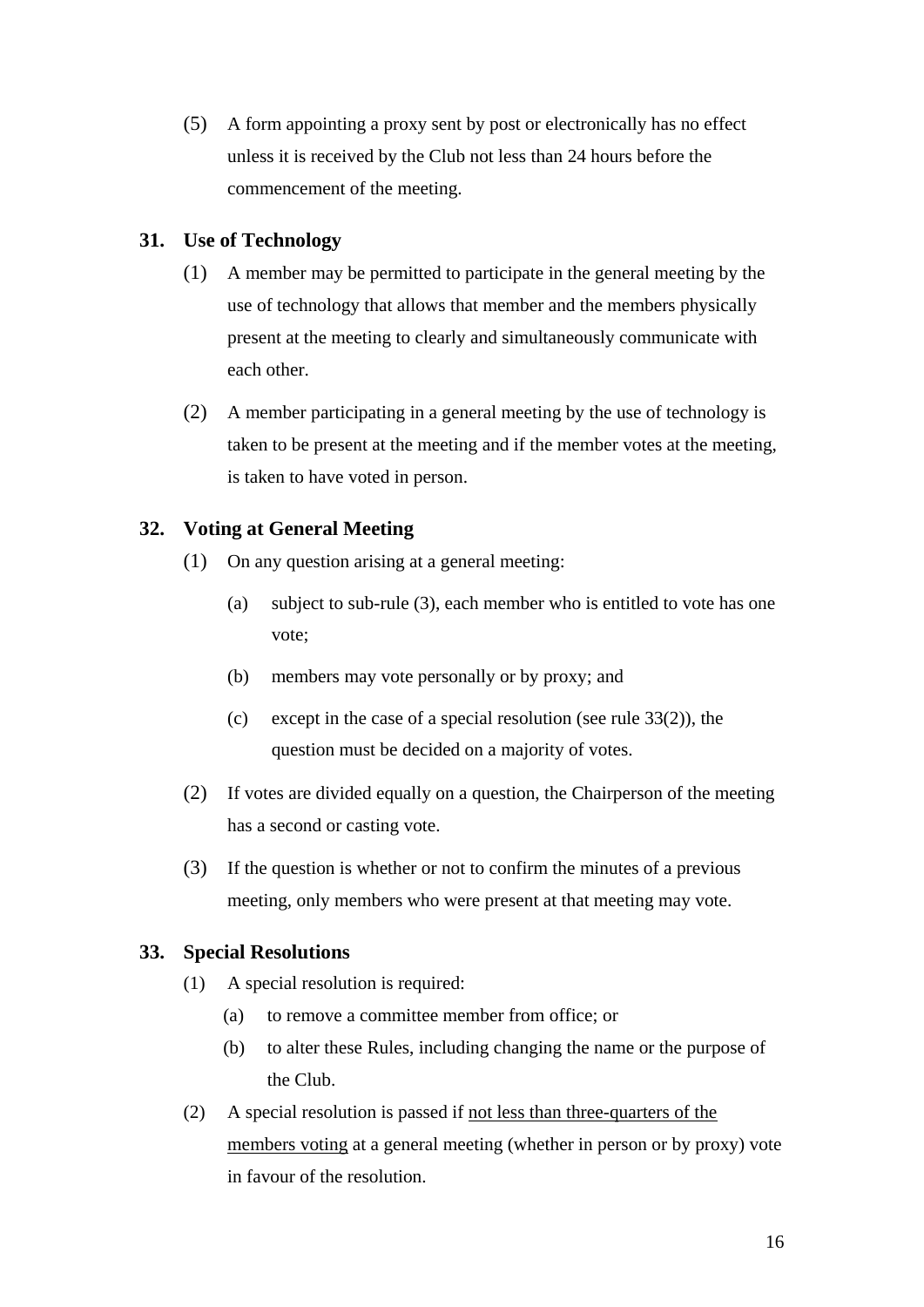#### <span id="page-19-0"></span>**34. Determining Whether Resolution Carried**

- (1) Subject to subsection (2), the Chairperson of a general meeting may, on the basis of a show of hands, declare that a resolution has been:
	- (a) carried;
	- (b) carried unanimously;
	- (c) carried by a particular majority; or
	- (d) lost;

and an entry to that effect in the Minutes of the meeting is conclusive proof of that fact.

- (2) If a poll (where votes are cast in writing) is demanded by three or more members on any question:
	- (a) the poll must be taken at the meeting in the manner determined by the Chairperson of the meeting; and
	- (b) the Chairperson must declare the result of the resolution on the basis of the poll.

#### <span id="page-19-1"></span>**35. Minutes of General Meetings**

- (1) The Committee must ensure that minutes are taken and kept of each general meeting.
- (2) The minutes must record the business considered at the meeting, any resolution on which a vote is taken and the result of the vote.
- (3) In the case of each Annual General Meeting, the Minutes must include:
	- (a) the names of the members attending the meeting;
	- (b) proxy forms given to the Chairperson of the meeting under rule 29;
	- (c) the financial statements submitted to the members in accordance with rule  $36(3)(b)(ii)$ ; and
	- (d) the certificate signed by two committee members certifying that the financial statements give a true and fair view of the financial position and performance of the Club.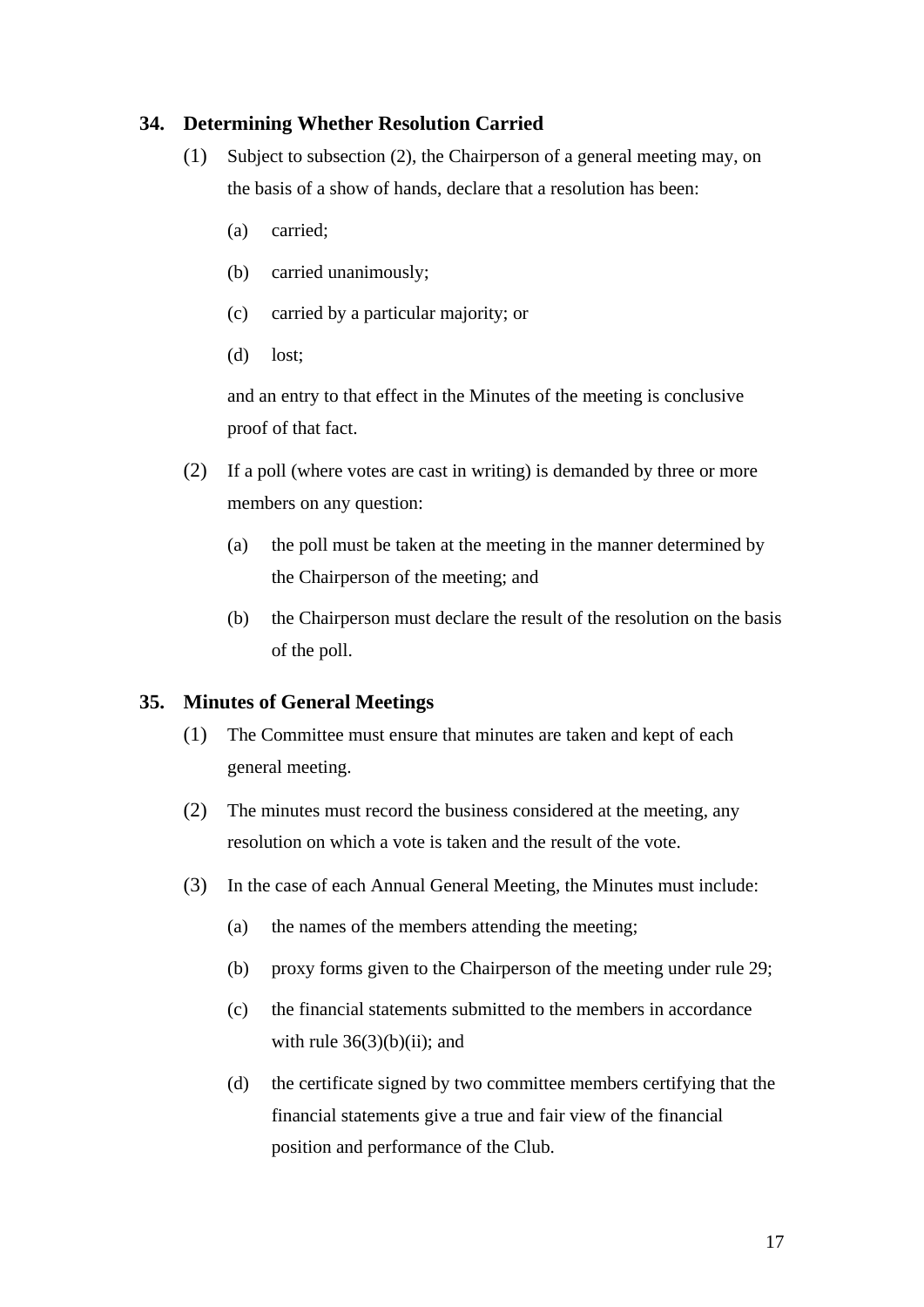#### <span id="page-20-0"></span>**36. Annual General Meetings**

- (1) The Committee must convene an Annual General Meeting of the Club to be held no later than the end of November each year.
- (2) The Committee shall determine the date, time and place of the Annual General Meeting.
- (3) The ordinary business of the Annual General Meeting shall be as follows:
	- (a) to confirm the minutes of the previous Annual General Meeting and of any special general meeting held since then;
	- (b) to receive and consider:
		- (i) the annual report of the Committee on the activities of the Club during the preceding financial year; and
		- (ii) the financial statements of the Club for the preceding financial year submitted by the Committee in accordance with Part 7 of the Act;
	- (c) to elect the members of the Committee; and
	- (d) to confirm or vary the amounts (if any) of the Membership (player administration) fee.
- (4) The annual general meeting may also conduct any other business of which notice has been given in accordance with these Rules.
- (5) The Agenda for an Annual General Meeting shall comprise:
	- (a) Apologies;
	- (b) Minutes of the previous Annual General Meeting;
	- (c) Tabling of the Audited Financial Statement;
	- (d) President's Report;
	- (e) Election of Office Bearers (see rule 44);
	- (f) Notices of Motion; and
	- (g) any other business for which notice has been given in accordance with sub-section (4) above.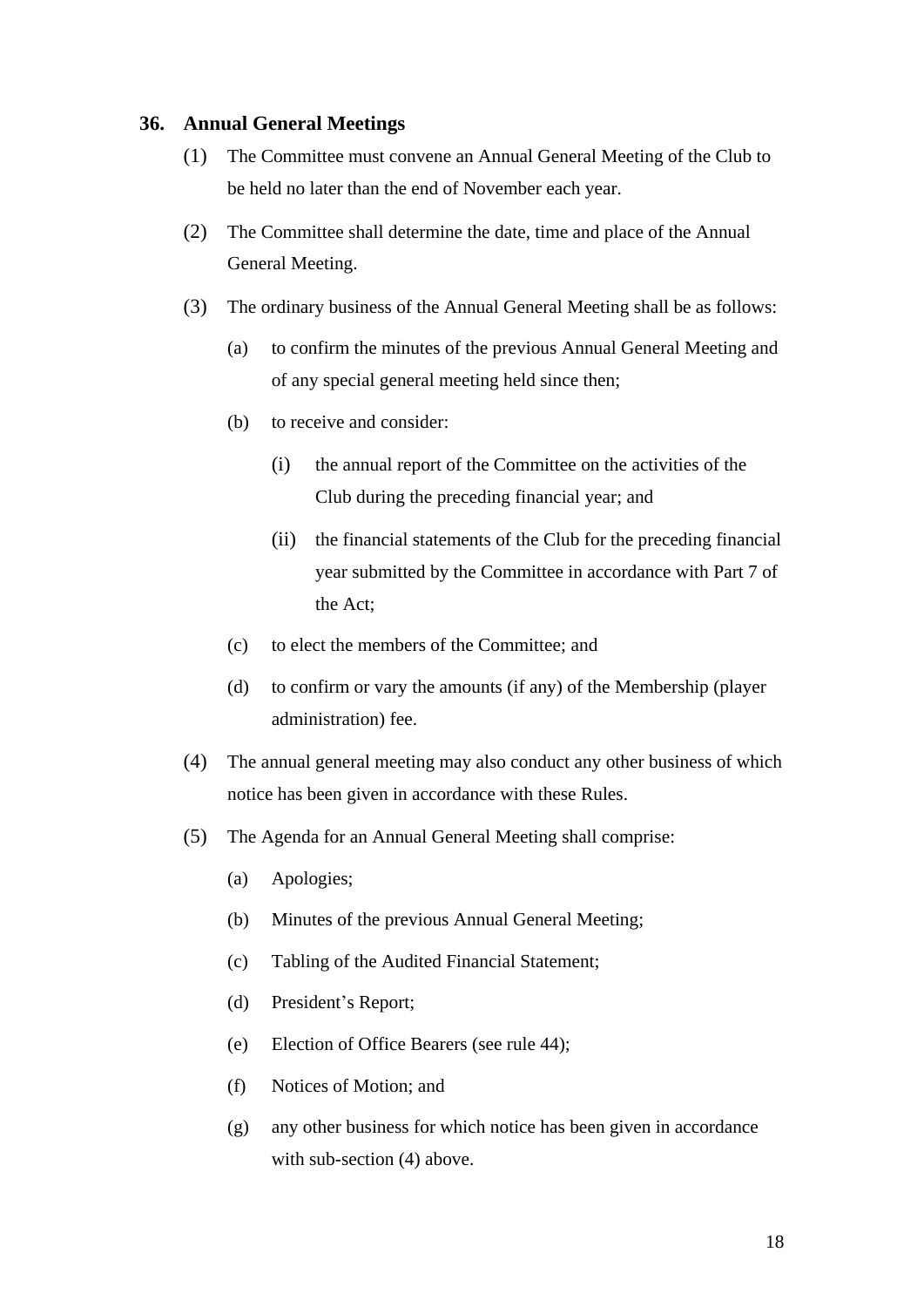#### <span id="page-21-0"></span>**37. Special General Meetings**

- (1) Special General Meetings may be convened:
	- (a) for the Committee to communicate to members of the Club on specific matters that are considered necessary from time to time;
	- (b) for the members to seek information on specific matters; and
	- (c) for the Committee or members to resolve to amend these Rules.
- (2) A Special General Meeting may only be convened in the following manner:
	- (a) by a simple majority of the Committee; or
	- (b) by a notice of motion signed by at least twenty (20) members of the Club, excluding the current members of the Committee; and
	- (c) the notice shall be given to the Secretary and include:
		- (i) a statement of the business to be considered at the meeting and any resolutions to be proposed; and
		- (ii) the names and signatures of the members requesting the meeting.
- (3) The business of the special general meeting shall only be that which is set down in the notice of the meeting.

#### <span id="page-21-1"></span>**38. Special General Meeting Held at Request of Members**

- (1) The Committee must convene a special general meeting if a request to do so is made in accordance with rule 37(2)(b).
- (2) If the Committee does not convene a special general meeting within one month after the date of the request, the members making the request (or any of them) may convene the special general meeting.
- (3) A special general meeting convened by members under sub-rule (2):
	- (a) must be held within 3 months after the date on which the original request was made; and
	- (b) may only consider the business stated in that request.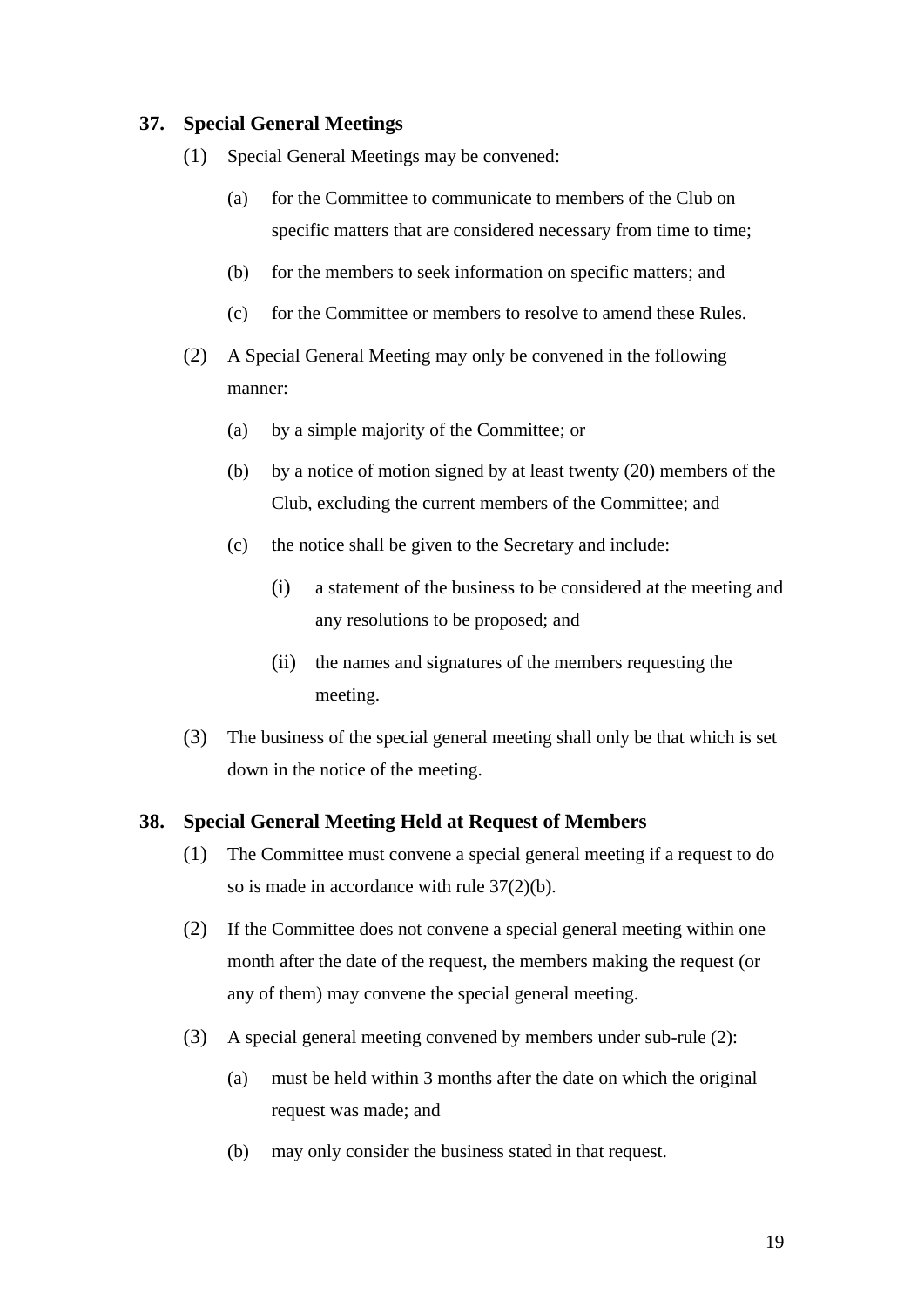(4) The Club must reimburse all reasonable expenses incurred by the members convening a special general meeting under sub-rule (2).

## <span id="page-22-0"></span>**PART 5 – COMMITTEE**

#### <span id="page-22-1"></span>**39. Powers**

- (1) The Committee shall act as the administrative body of the Club and shall be deemed to have the powers stated in rule 6(1).
- (2) To carry out the business of the Club and fulfil the Club's purpose, the Committee shall also have the power to:
	- (a) establish and maintain continuity of venues for team training;
	- (b) establish and amend from time to time as deemed necessary the Club Regulations and By-Laws, including the Rules of Membership and Conduct by which all members shall be bound;
	- (c) provide pamphlets and other literature or image to explain the aims of the Club;
	- (d) request, where necessary, the members of the Club to assist the Committee in carrying out its function;
	- (e) accept or refuse any application for membership:

#### <span id="page-22-2"></span>**40. Eligibility and Composition of the Committee**

- (1) Eligibility
	- (a) A member is eligible to be elected or appointed as a committee member if the member is 18 years or over; and
	- (b) Is entitled to vote at a general meeting.
- (2) Composition of the Committee
	- (a) The committee shall consist of:
		- (i) President;
		- (ii) Vice Presidents the number of whom and purpose shall be determined from time to time by the Committee according to management requirements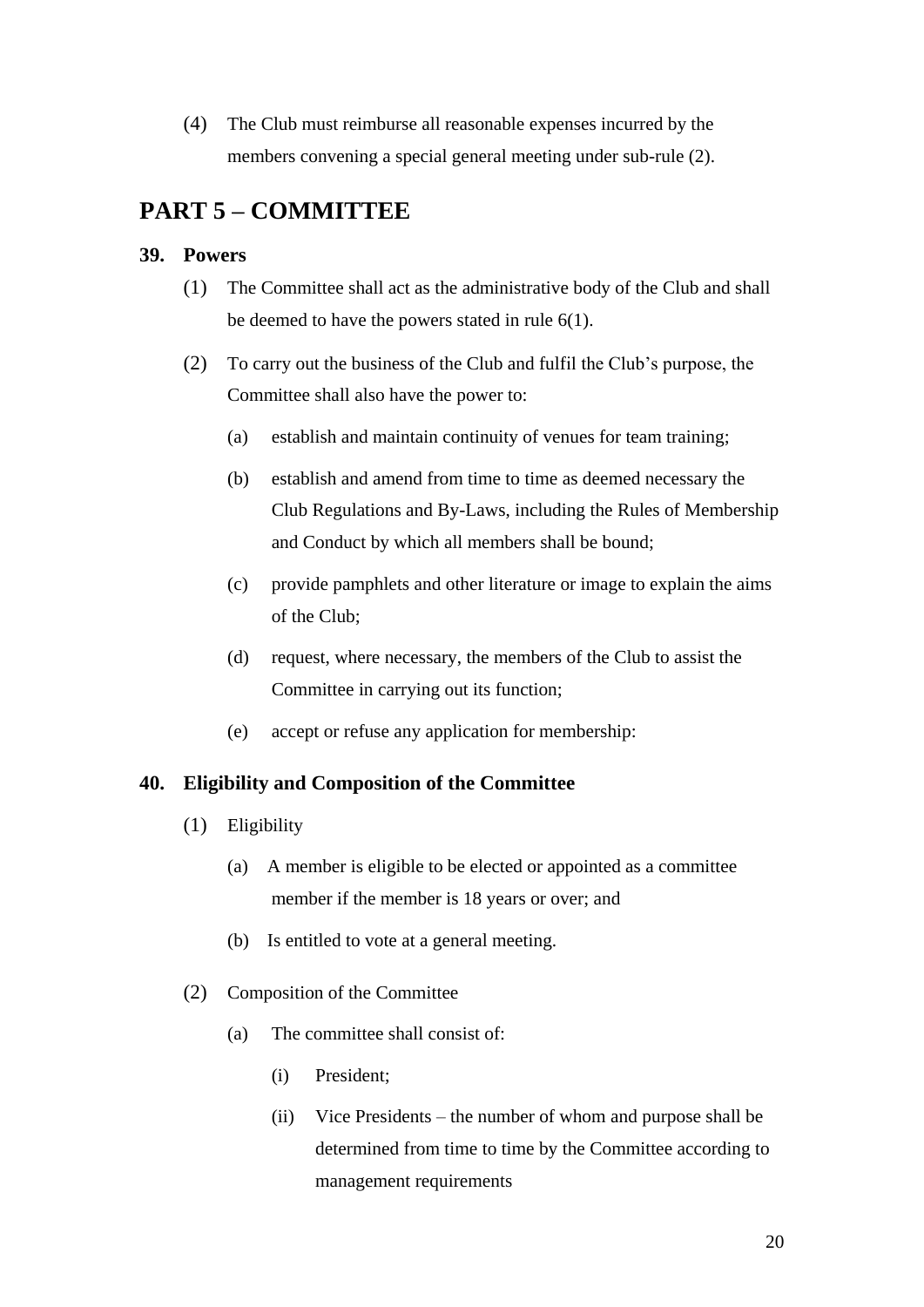- (iii) Secretary;
- (iv) Treasurer;
- (v) Registrar; and
- (vi) Ordinary members, the number of whom shall be determined from time to time by the Committee according to requirements.

#### <span id="page-23-0"></span>**41. Indemnity for Committee Members**

The Club shall indemnify all committee members against any liability for activities they undertake on behalf of the Club, provided those activities are undertaken in good faith, with due care and diligence, and for a proper purpose.

#### <span id="page-23-1"></span>**42. Appointment and Removal of Secretary**

- (1) The Secretary shall be appointed by a vote of members at the Annual General Meeting in accordance with rule 44.
- (2) The Secretary shall give the Registrar of Incorporated Associations notice of his or her appointment within 14 days after the appointment. **Note: Penalty – 5 penalty units**
- (3) In the event that the Secretary resigns from the position prior to the end of his or her term of appointment, the Committee must appoint a member to the position within 14 days after the vacancy arises, and give notice to the Registrar of Incorporated Associations along with any prescribed fee. **Note: Penalty – 5 penalty units**
- (4) The Secretary may be removed from office prior to the end of his or her term only by special resolution of members at a Special General Meeting.
- (5) In the event there is a proposal to remove the Secretary, he or she may make representations in writing to the President and request that a copy be given to each member, or read out to the membership at the Special General Meeting.

#### <span id="page-23-2"></span>**43. Duties of Committee Members**

(1) General Duties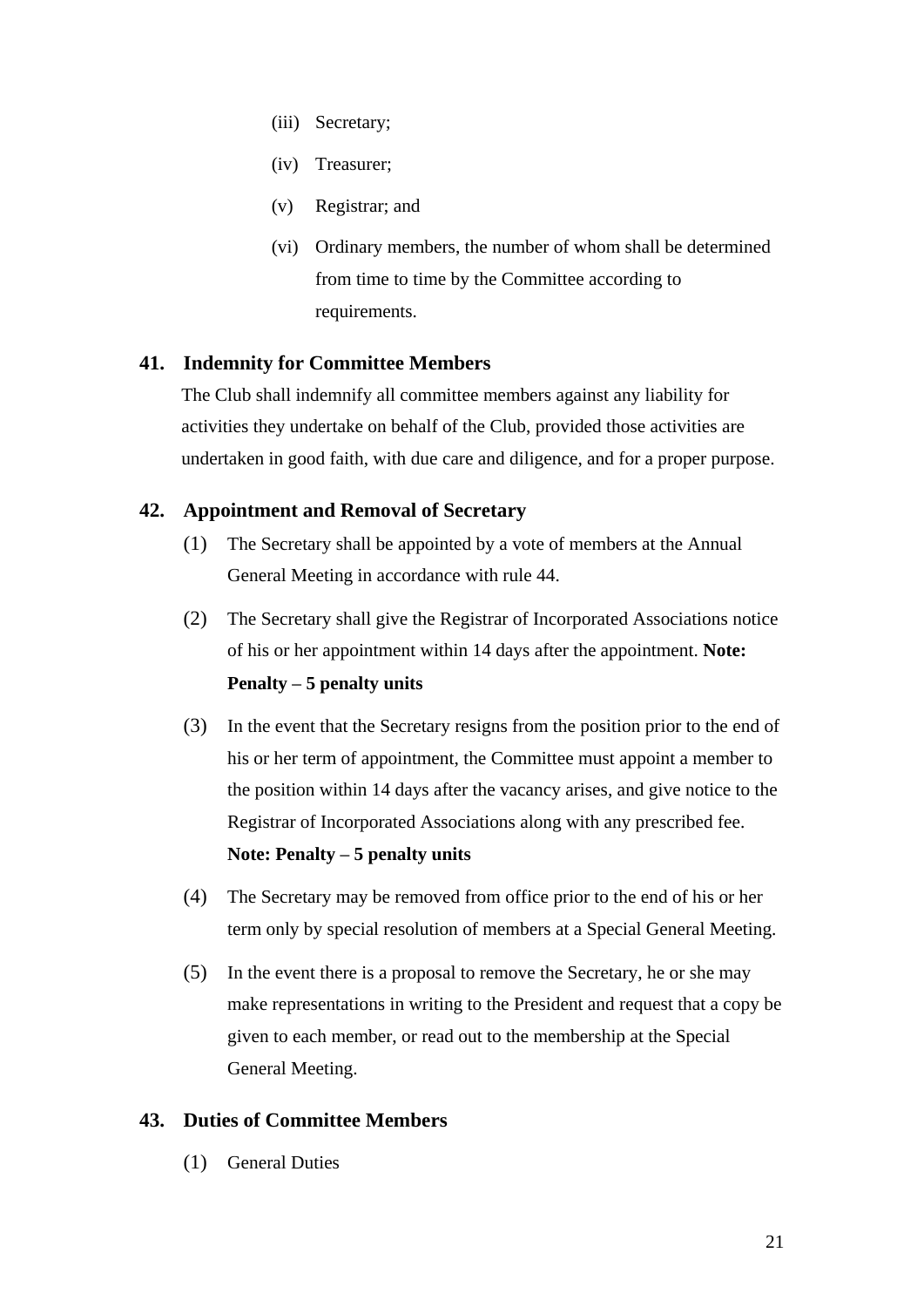- (a) As soon as practicable after being elected or appointed to the Committee, each committee member must become familiar with these Rules and the Act;
- (b) The Committee is collectively responsible for ensuring that the Club complies with the Act and that individual members of the Committee comply with these Rules;
- (c) Committee members must exercise their powers and discharge their duties with reasonable care and diligence, in good faith and for a proper purpose, being in the best interests of the Club; and
- (d) Committee members and former committee members must not make improper use of:
	- (i) their position; or
	- (ii) information acquired by virtue of holding their position;

to gain an advantage for themselves or any other person or to cause detriment to the Club.

- (2) Duties of Office Bearers
	- (a) The President shall:
		- (i) act as Chairperson at all meetings;
		- (ii) ensure the successful functioning of the Club and Committee, and the attainment of the purpose of the Club;
		- (iii) be the official spokesperson of the Club;
		- (iv) in all meetings of the Club, exercise a vote as a member of the Club, and in the event of a tie, shall also exercise a casting vote;
		- (v) control, co-ordinate and oversee the activities of the Club;
		- (vi) ensure that the Committee members perform their duties in a manner consistent with the Club's purpose; and
		- (vii) call on the Committee and/or members when necessary to assist in the completion of duties;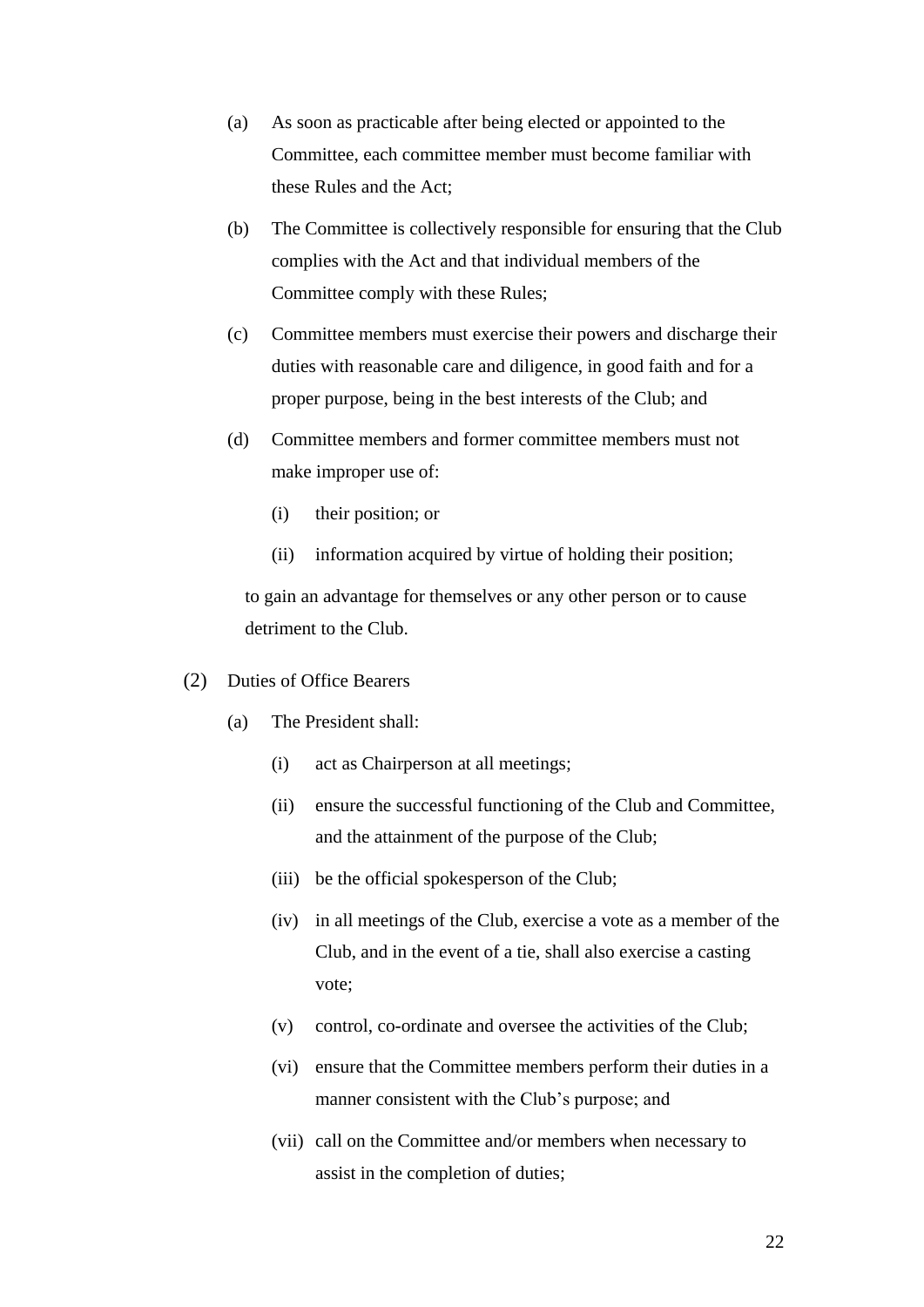- (b) The Vice Presidents shall:
	- (i) provide support and assistance to the President;
	- (ii) assist with decision-making, settlement of disputes/issues;
	- (iii) any one of them so appointed by the President, shall act in the capacity of President in the absence of the President;
	- (iv) Other duties related to their specific purpose as determined by the Committee from time to time.
- (c) The Secretary must:
	- (i) perform any duty or function required under the Act to be performed by the secretary of an incorporated association;
	- (ii) subject to the Act and these Rules, provide members with access to the register of members, the minutes of general meetings and other books and documents, upon reasonable notice;
	- (iii) be responsible for all official correspondence of the Committee;
	- (iv) arrange and send out notification of meetings when delegated to do so;
	- (v) keep an up-to-date copy of the Rules of the Club;
	- (vi) be responsible for the safe custody of the books, documents and securities of the Club;
	- (vii) maintain rolls of members attending Annual General Meetings and Special General Meetings; and
	- (viii) submit the Annual Statement to the Registrar of Incorporated Associations within one month of the AGM.
- (d) The Treasurer shall:
	- (i) ensure that the financial records of the Club are kept in accordance with the Act;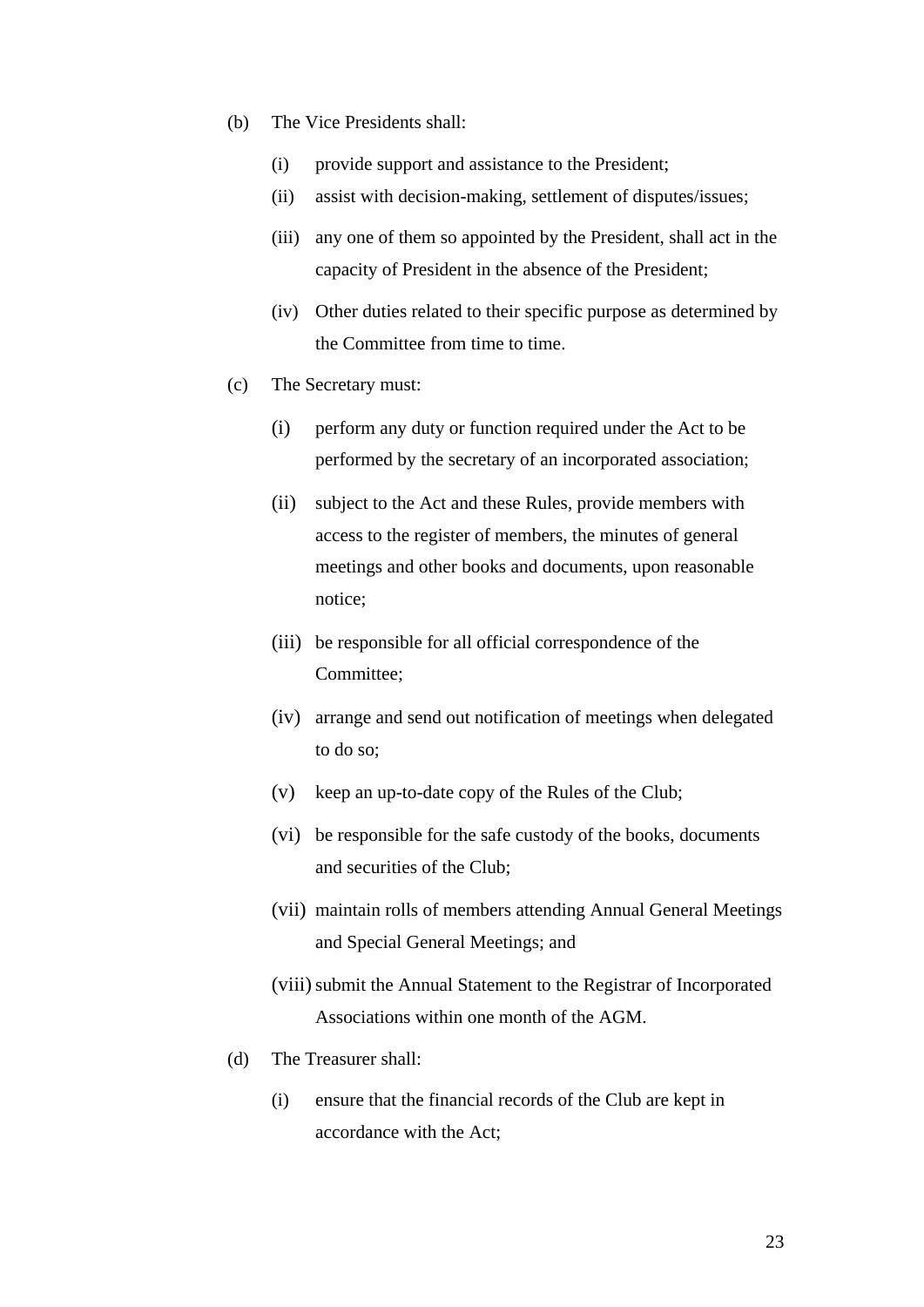- (ii) ensure that at least one other committee member has access to the accounts and financial records of the Club;
- (iii) coordinate the preparation of the financial statements of the Club and their certification by the Committee prior to their submission to the Annual General Meeting of the Club;
- (iv) be responsible for keeping the records of all financial transactions;
- (v) prepare a financial budget for the Club on an annual basis, for the financial year ending 30 September;
- (vi) prepare a report of the Financial Affairs of the Club prior to each Committee meeting, to be presented at the Committee meetings; and
- (vii) make the books and documents of the Club under his/her control available to members for inspection upon reasonable notice from the member.
- (e) The Registrar shall:
	- (i) be responsible for data entry and management of players and teams and ensure consistency of data entry;
	- (ii) oversee the follow-up of outstanding registrations and fees by age group coordinators: runs registration and outstanding fee reports for coordinators to follow-up;
	- (iii) be the point of contact for Age-group coordinators regarding registration and fee matters;
	- (iv) maintain the register of members in accordance with rule 10;
	- (v) liaise with Treasurer and Secretary.

#### <span id="page-26-0"></span>**44. Election and Tenure of Office**

- (1) Nominations
	- (a) the Annual General Meeting shall accept nominations for a Committee position from members using the following methods:
		- (i) In Advance of the Annual General Meeting A member may submit their written nomination, seconded by an adult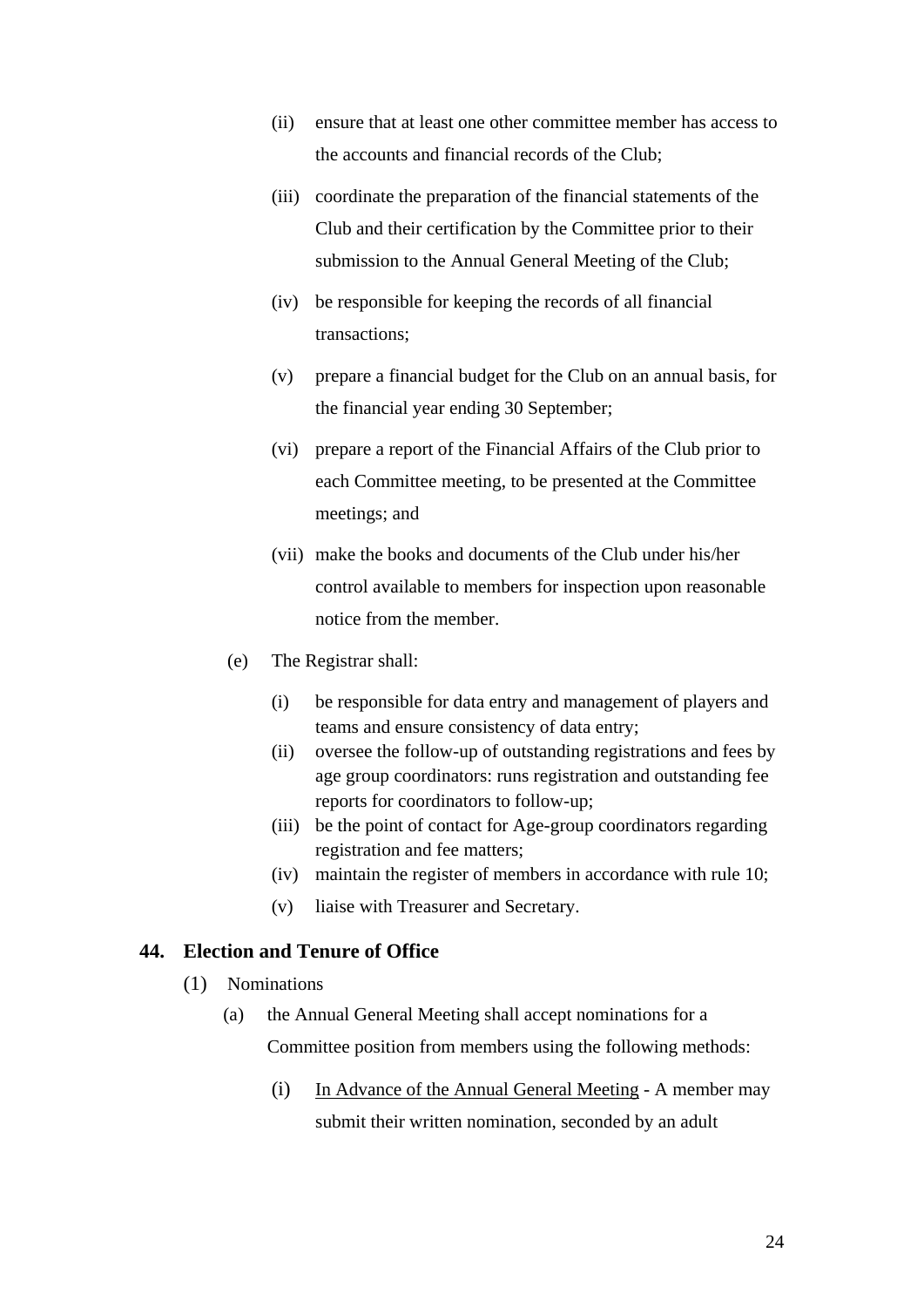member, to the Secretary prior to the Annual General Meeting;

- (ii) In Person at the Annual General Meeting A member may submit their written nomination, seconded by an adult member, to the Secretary at the Annual General Meeting;
- (iii) In Absentia at the Annual General Meeting A member may appoint another member to submit their written nomination, seconded by an adult member, to the Secretary at the Annual General Meeting;
- (iv) Verbal Nomination at the Annual General Meeting Prior to the election process commencing and provided an adult member present at the meeting seconds the nomination, a member may submit their verbal nomination to the Secretary at the Annual General Meeting.
- (2) Procedure for Conducting Elections
	- (a) At the designated time during the Annual General Meeting the Chairperson shall call for the election of the Committee of Management. The Committee positions shall be filled one by one, in the following order:
		- (i) President (Note: If the Chairperson is also standing for President, the Chairperson shall nominate a suitable person from the floor to act as an interim Chairperson to conduct the election of the President. Once elected, the new President shall assume the role of Chairperson for the remainder of the meeting.)
		- (ii) Vice President/s
		- (iii) Secretary;
		- (iv) Treasurer;
		- (v) Registrar
		- (vi) Ordinary Committee Members;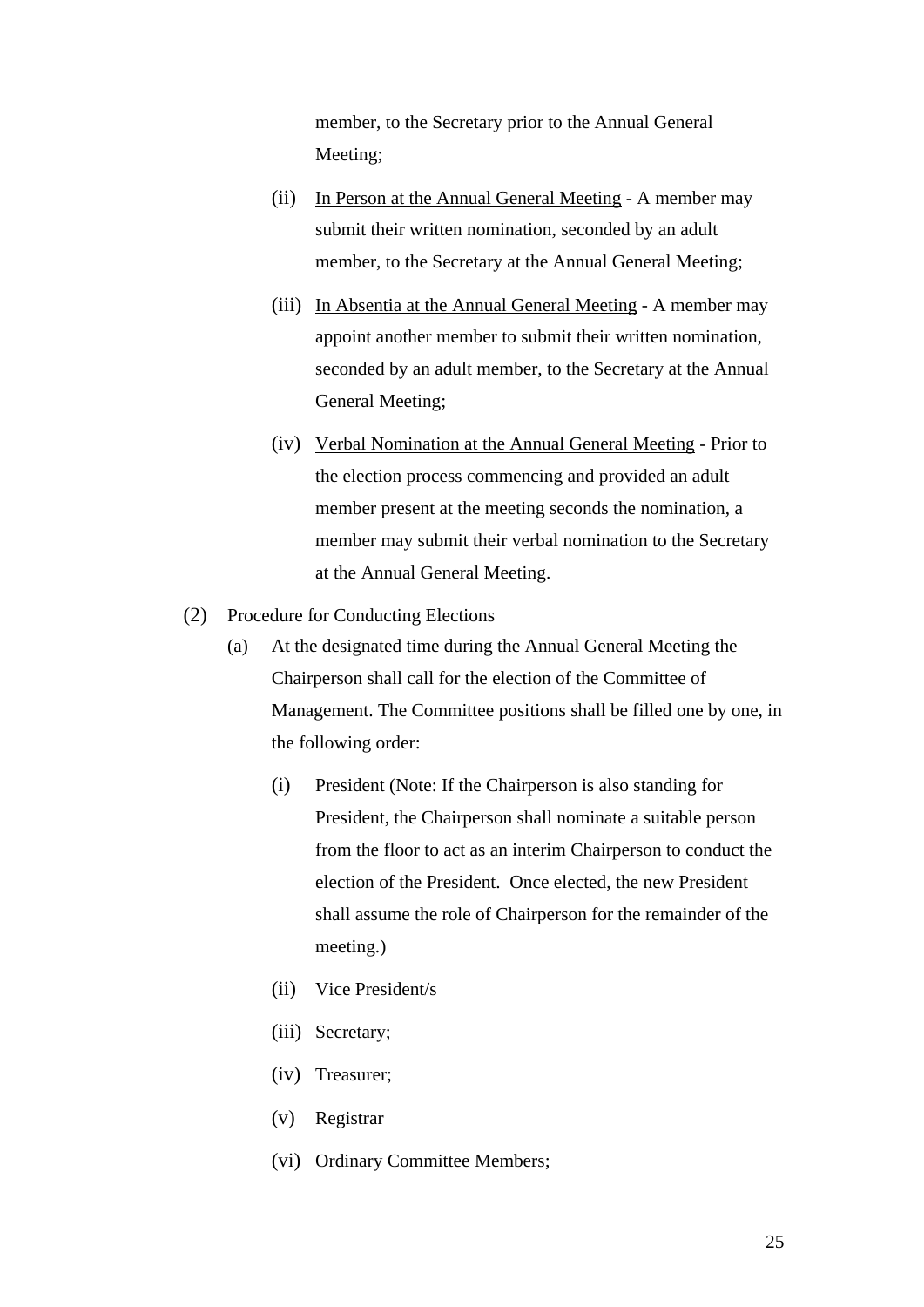- (b) If the number of members nominated for the position of ordinary committee member is less than or equal to the number to be elected, the Chairperson of the meeting must declare each of those members to be elected to the position;
- (c) If the number of members nominated exceeds the number to be elected, a ballot must be held in accordance with sub-rule (3); and
- (d) A person may nominate for more than one position and once elected to a position, may nominate for and be appointed to a second position in the event there are insufficient nominations to fill all positions.
- (3) Method of Conducting the Voting Process
	- (a) The Chairperson shall, prior to the commencement of the election, declare all positions vacant and adopt one of the following methods for conducting the voting process, according to the field of nominees standing:
		- (i) if only one nominee is standing for the position, the Chairperson shall declare that person elected to the position;
		- (ii) if two nominees are standing for a single position, the Chairperson shall call for a show of hands for each nominee in turn. If there is any doubt about the result, the Chairperson shall ask for a division of the floor. The side with the higher count of heads shall be declared the winner;
		- (iii) if there are more than two nominees for a single position, the Chairperson shall call for a ballot, and each member in attendance at the Annual General Meeting and entitled to vote shall submit their vote in writing;
		- (iv) the nominee with the highest number of votes shall be declared the winner;
		- (v) where the highest number of votes is tied between two or more nominees any remaining candidate/s shall be eliminated and there shall be a second ballot; and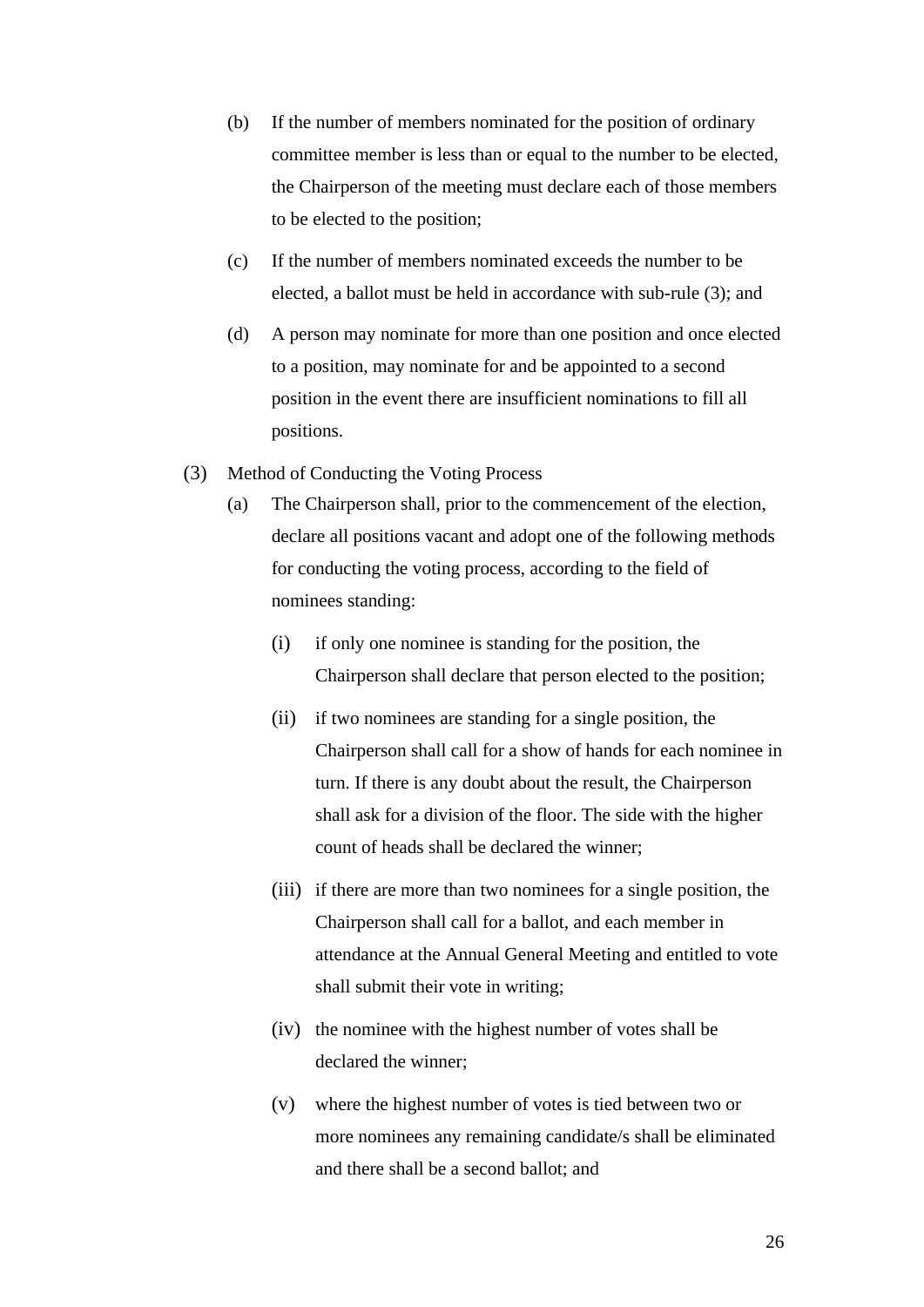- (vi) if there is still no clear winner, the process of elimination outlined above shall be repeated.
- (b) If there remains no clear winner, the Chairperson shall exercise a casting vote as described in rule  $43(2)(a)(iv)$ .
- (4) Term of Office

All elected Committee Members shall hold office until the next Annual General Meeting (i.e. a nominal period of approximately 12 months).

#### <span id="page-29-0"></span>**45. Casual Vacancies on the Committee**

- (1) A vacancy on the Committee shall exist in the following circumstances:
	- (a) death of a member;
	- (b) the member becomes of unsound mind;
	- (c) the member delivers a letter of resignation to the President and/or Secretary;
	- (d) the member is convicted of an indictable offence, resulting in a term of imprisonment;
	- (e) the member is expelled under Division 3 of these rules; and
	- (f) the member is absent from three (3) consecutive meetings of the Committee without special leave being granted by the Committee.
- (2) In the event of a casual vacancy occurring in the circumstances described in sub-rule (1), the Committee may appoint a member of the Club to fill the vacancy.
- (3) The appointed member shall hold office subject to these Rules, for the period to which his/her predecessor had been elected.
- (4) The Committee may continue to act despite any vacancy in its membership.

#### <span id="page-29-1"></span>**46. Vacation of Office**

- (1) A committee member may resign from the Committee by written notice addressed to the Committee.
- (2) A person ceases to be a committee member if he or she: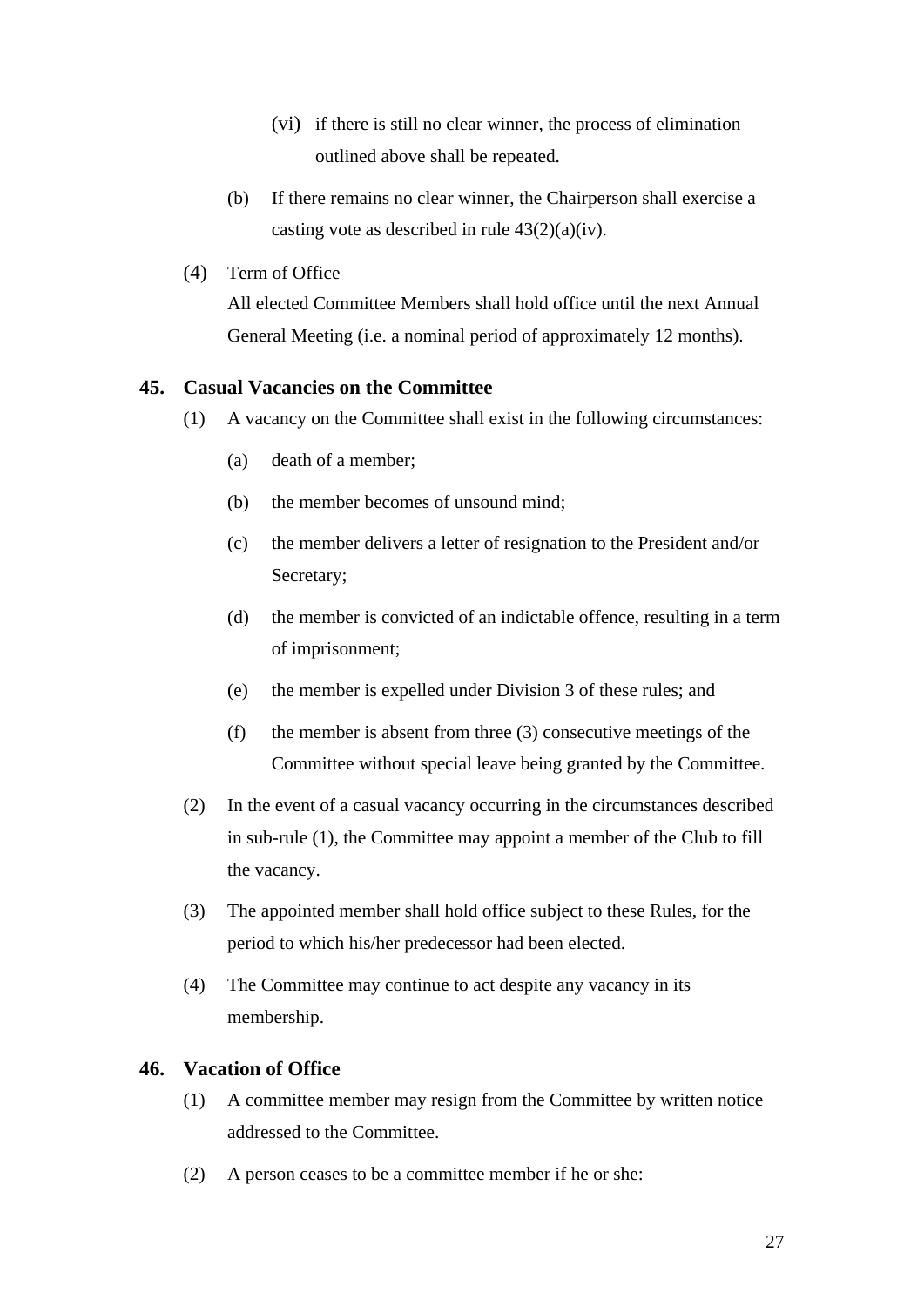- (a) ceases to be a member of the Club; or
- (b) fails to attend 3 consecutive committee meetings (other than special or urgent committee meetings) without leave of absence granted under rule 54; or
- (c) otherwise ceases to be a committee member by operation of s.78 of the Act.

#### <span id="page-30-0"></span>**47. Meetings of Committee**

- (1) The Committee shall meet at least five (5) times in each year at the dates, times and places determined by the Committee.
- (2) Special committee meetings may be convened by the President or by any four (4) members of the Committee.
- (3) A simple majority of the Committee shall constitute a quorum at all committee meetings.
- (4) If a quorum is not present within 30 minutes after the notified commencement time of a committee meeting:
	- (a) in the case of a special meeting, the meeting lapses; and
	- (b) in any other case, the meeting must be adjourned to a date within 14 days, and notice of the date and place to which the meeting is adjourned must be given in accordance with rule 48.

#### <span id="page-30-1"></span>**48. Notice of Committee Meetings**

- (1) Notice of each committee meeting must be given to each committee member not less than 7 days before the date of the meeting.
- (2) The notice must state the date, time and place of the meeting.
- (3) If a special committee meeting is convened, the notice must include the nature of the business to be conducted.
- (4) The only business that may be conducted at the special committee meeting is the business for which the meeting is convened.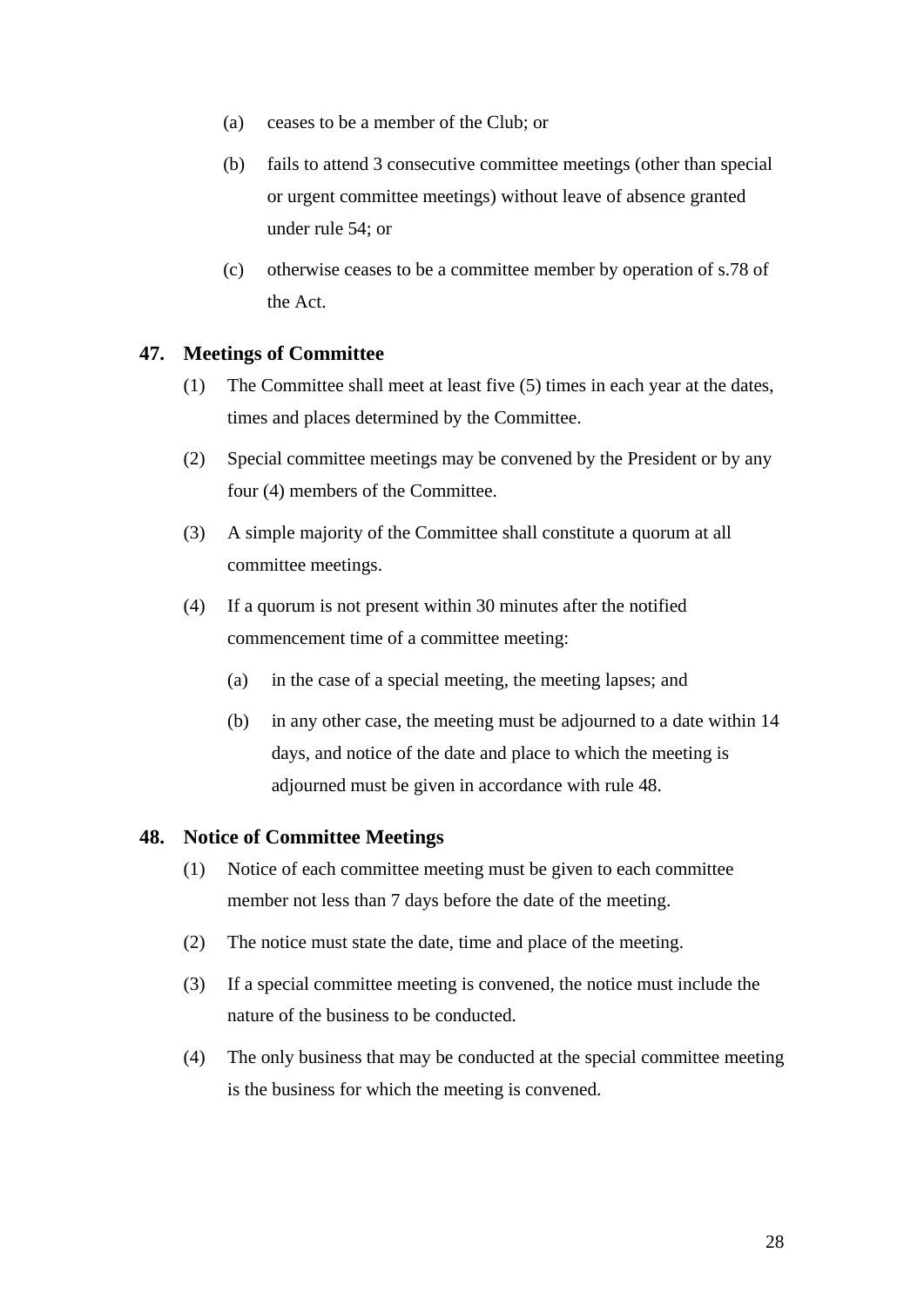#### <span id="page-31-0"></span>**49. Urgent Meetings**

- (1) In cases of urgency, a meeting may be held without notice being given in accordance with rule 48 provided that as much notice as possible is given to each committee member by the quickest practicable means.
- (2) Any resolution made at the meeting must be passed by an absolute majority of the Committee.
- (3) The only business that may be conducted at an urgent meeting is the business for which the meeting is convened.

#### <span id="page-31-1"></span>**50. Use of Technology**

- (1) A committee member may participate in the meeting by the use of technology that allows that committee member and the committee members physically present at the meeting to communicate with each other clearly and simultaneously.
- (2) A committee member participating in a committee meeting as permitted under sub-rule (1) is taken to be present at the meeting, and if the member votes at the meeting, is taken to have voted in person.

#### <span id="page-31-2"></span>**51. Voting at Committee Meetings**

- (1) On any question arising at a committee meeting, each committee member present at the meeting shall have one vote.
- (2) A motion is carried by a majority vote in favour of the motion.
- (3) Sub-rule (2) does not apply to any motion or question which is required by these Rules to be passed by an absolute majority of the Committee.
- (4) If votes are divided equally on a question, the Chairperson of the meeting shall have a second or casting vote.
- (5) Voting by proxy shall not be permitted.

#### <span id="page-31-3"></span>**52. Conflict of Interest**

(1) A committee member who has a material personal interest in a matter being considered at a committee meeting must disclose the nature and extent of that interest to the Committee (see ss.80 & 81). **Note: Penalty –**

#### **10 penalty units**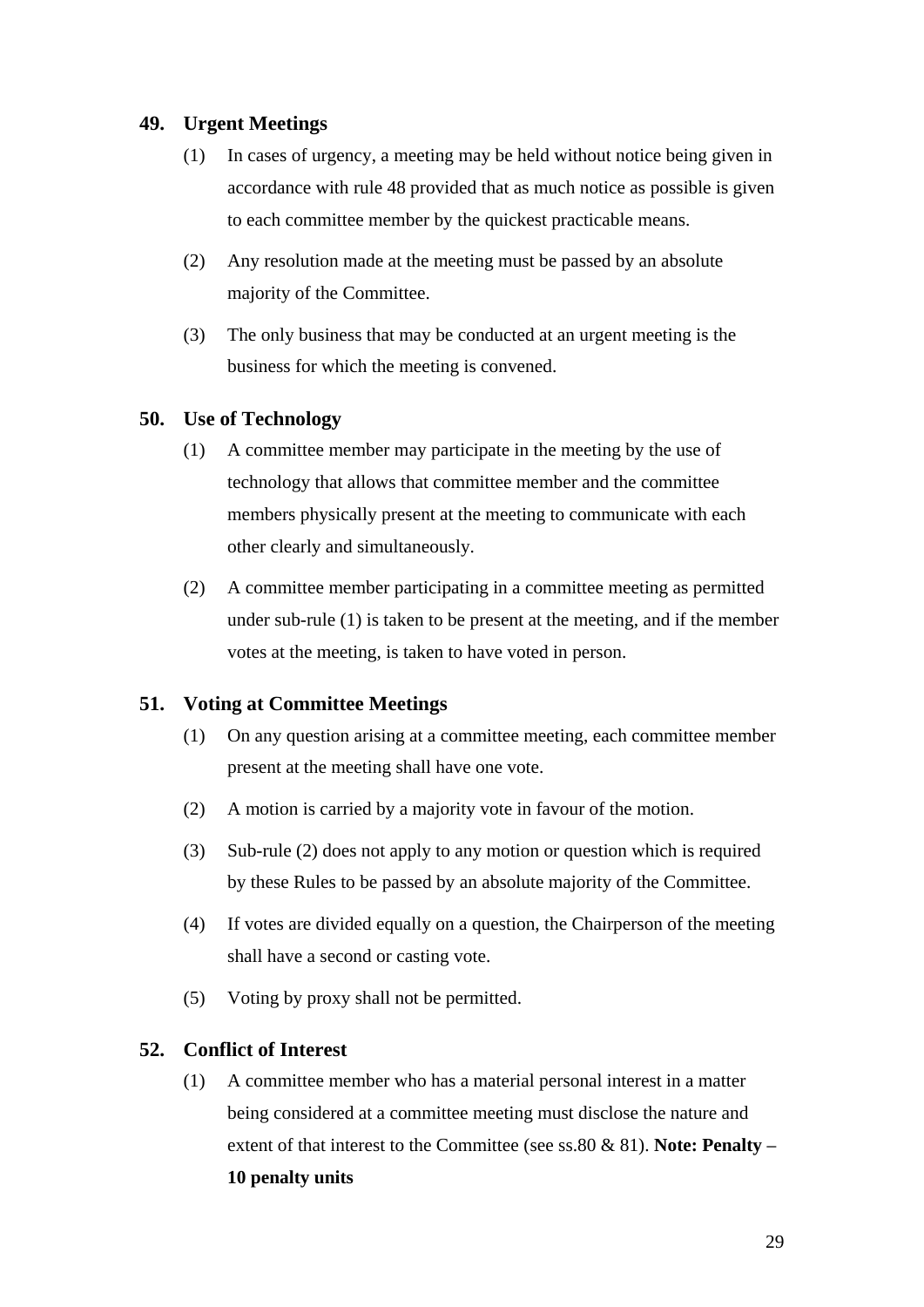(2) The member must not be present while the matter is being considered at the meeting and must not vote on the matter. **Note: Penalty – 10 penalty units**

#### <span id="page-32-0"></span>**53. Minutes of Committee Meetings**

- (1) The Committee must ensure that minutes are taken and kept of each committee meeting.
- (2) The minutes must record the following:
	- (a) the names of the members in attendance at the meeting;
	- (b) the business considered at the meeting;
	- (c) any resolution on which a vote is taken and the result of the vote; and
	- (d) any material personal interest disclosed under rule 52.
- (3) The minutes should be made available to the committee members within one week of the committee meeting.

#### <span id="page-32-1"></span>**54. Leave of Absence**

- (1) The Committee may grant a committee member leave of absence from committee meetings for a period not exceeding 3 months.
- (2) The Committee must not grant leave of absence retrospectively unless it is satisfied that it was not feasible for the committee member to seek the leave in advance.

## <span id="page-32-2"></span>**PART 6 – FINANCIAL MATTERS**

#### <span id="page-32-3"></span>**55. Source of Funds**

The funds of the Club shall be derived from the player administration fees referred to in rule 14(2) of these Rules, together with any gifts or donations made to the Club, or fundraising undertaken from time to time.

#### <span id="page-32-4"></span>**56. Management of Funds**

(1) The Club must maintain an account with a financial institution into which all of the Club's revenue is deposited and from which all expenditure of the Club is made.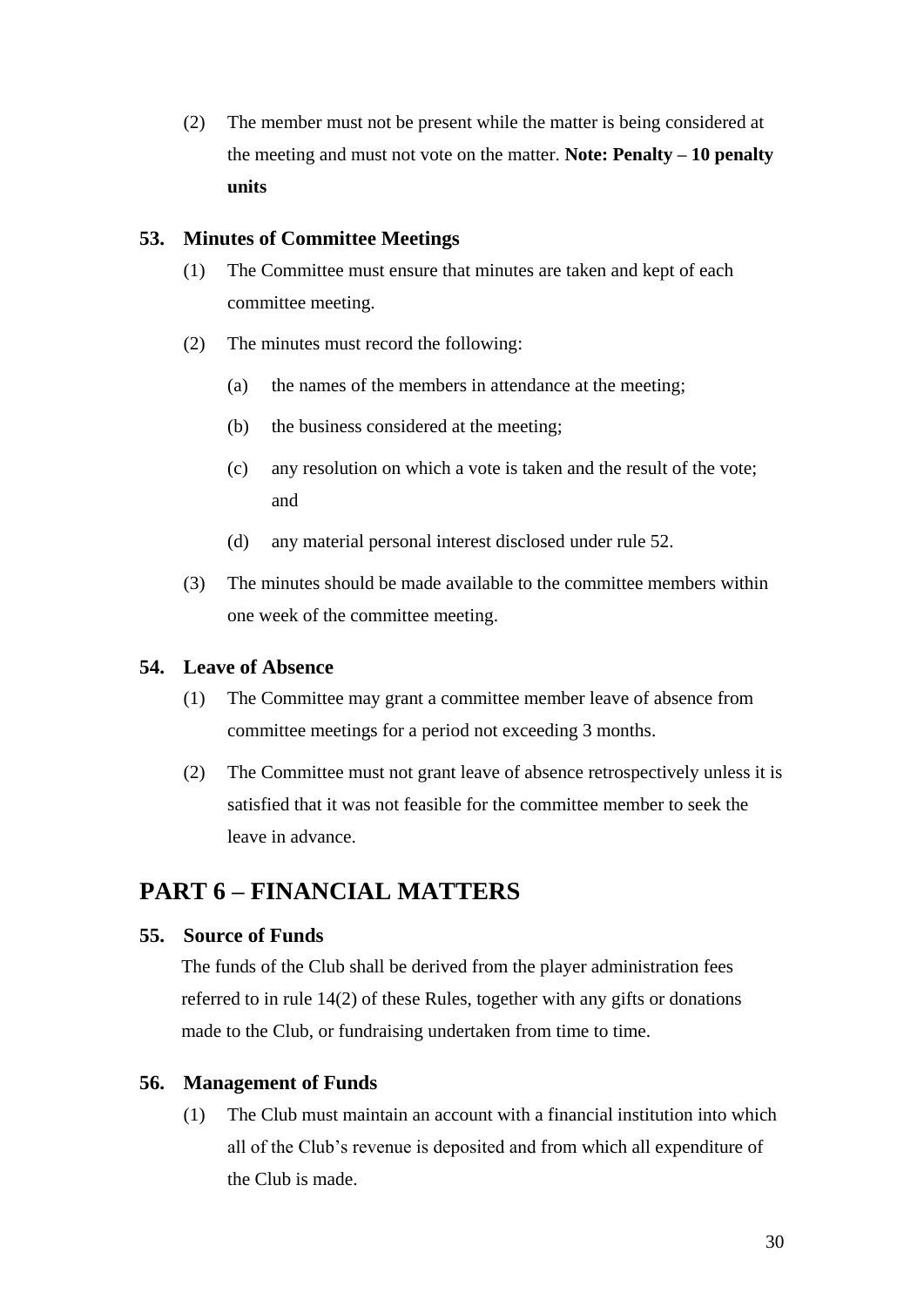- (2) Subject to any restrictions imposed by a general meeting of the Club, the Committee may approve expenditure on behalf of the Club.
- (3) All cheques, drafts, bills of exchange, promissory notes, electronic funds transfer and other negotiable instruments must be signed or authorised by two (2) committee members.

#### <span id="page-33-0"></span>**57. Financial Records**

- (1) The Club must keep financial records that:
	- (a) correctly record and explain its transactions, financial position and performance; and
	- (b) enable financial statements to be prepared as required by the Act.
- (2) The Club must retain the financial records for seven (7) years after the transactions covered by the records are completed.
- (3) The Treasurer must keep in his or her custody, or under his or her control:
	- (a) the financial records for the current financial year; and
	- (b) any other financial records as authorised by the Committee.

#### <span id="page-33-1"></span>**58. Financial Statements**

- (1) For each financial year, the Committee must ensure that the requirements under Part 7 of the Act (ss  $92, 93 \& 94$ ) relating to the financial statements of the Club are met. **Note: Penalty – 5 penalty units**
- (2) Without limiting sub-rule (1), those requirements include:
	- (a) the preparation of the financial statements;
	- (b) the certification of the financial statements by the Committee;
	- (c) the submission of the financial statements to the Annual General Meeting of the Club; and
	- (d) the lodgement with the Registrar of Incorporated Associations of the financial statements and accompanying reports, certificates, statements and fee.
- (3) As soon as practicable after the conclusion of the annual general meeting of the Club, a committee member must certify in the approved form, that: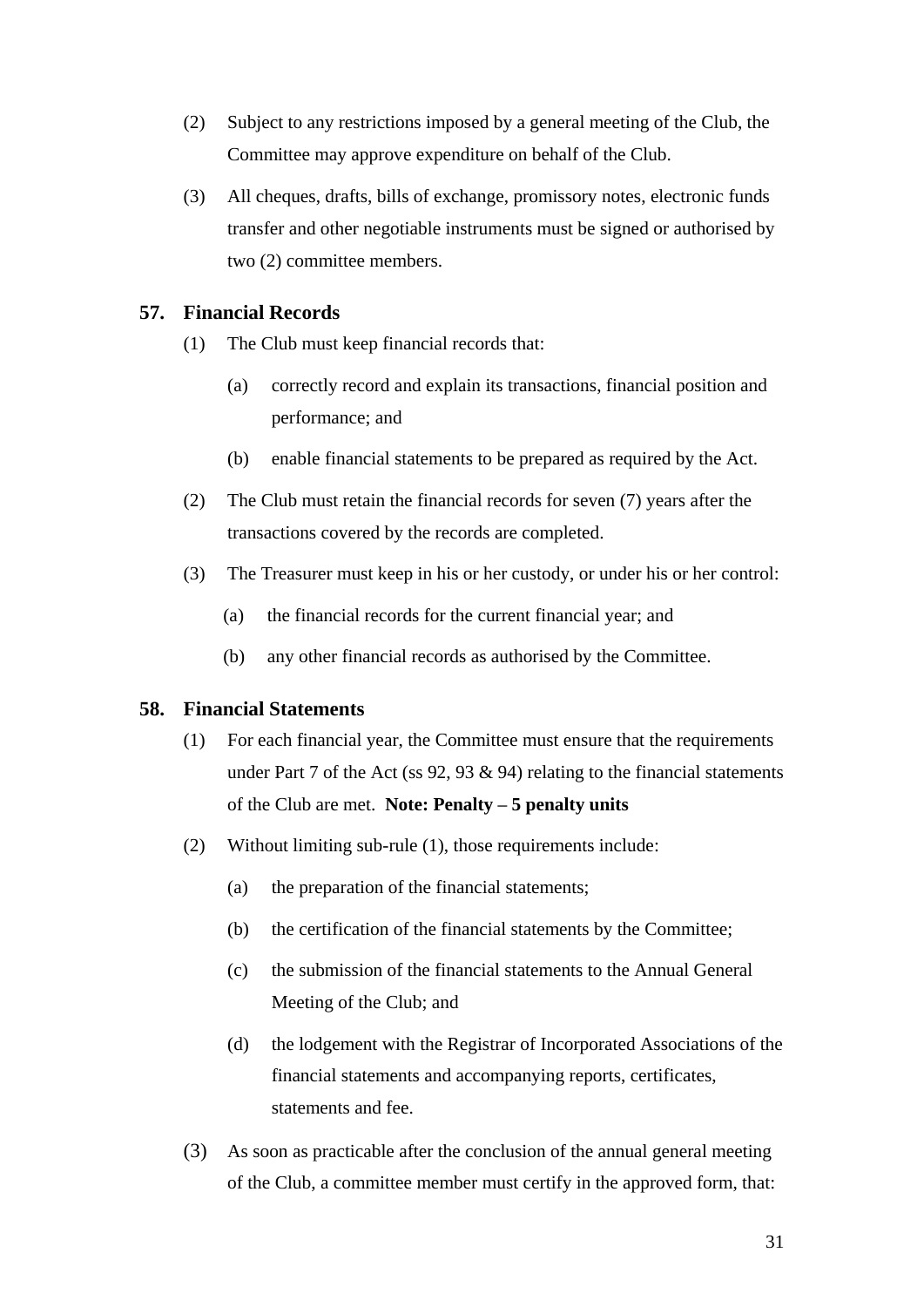- (a) the committee member attended the annual general meeting of the Club; and
- (b) the financial statements were submitted to the members of the Club at the annual general meeting.
- (4) The committee must ensure that the minutes of the annual general meeting include a copy of:
	- (a) the financial statements submitted under sub-rule (1); and
	- (b) the certificate referred to in sub-rule  $(2)(b)$ ; and
	- (c) if applicable—the report of the review of the financial statements.

## <span id="page-34-0"></span>**PART 7 – GENERAL MATTERS**

#### <span id="page-34-1"></span>**59. Notice Requirements**

- (1) Any notice required to be given to a member or a committee member under these Rules may be given:
	- (a) by handing the notice to the member personally;
	- (b) by sending it by post to the member at the address recorded for the member on the register of members; or
	- (c) by email or facsimile transmission.
- (2) Any notice required to be given to the Club or the Committee may be given:
	- (a) by handing the notice to a member of the Committee;
	- (b) by sending the notice by post to the registered address; or
	- (c) by email to the email address of the Club or the Secretary.

#### <span id="page-34-2"></span>**60. Alteration of Rules**

(1) These Rules and the Statement of Purpose of the Club shall not be altered, except in accordance with the Act.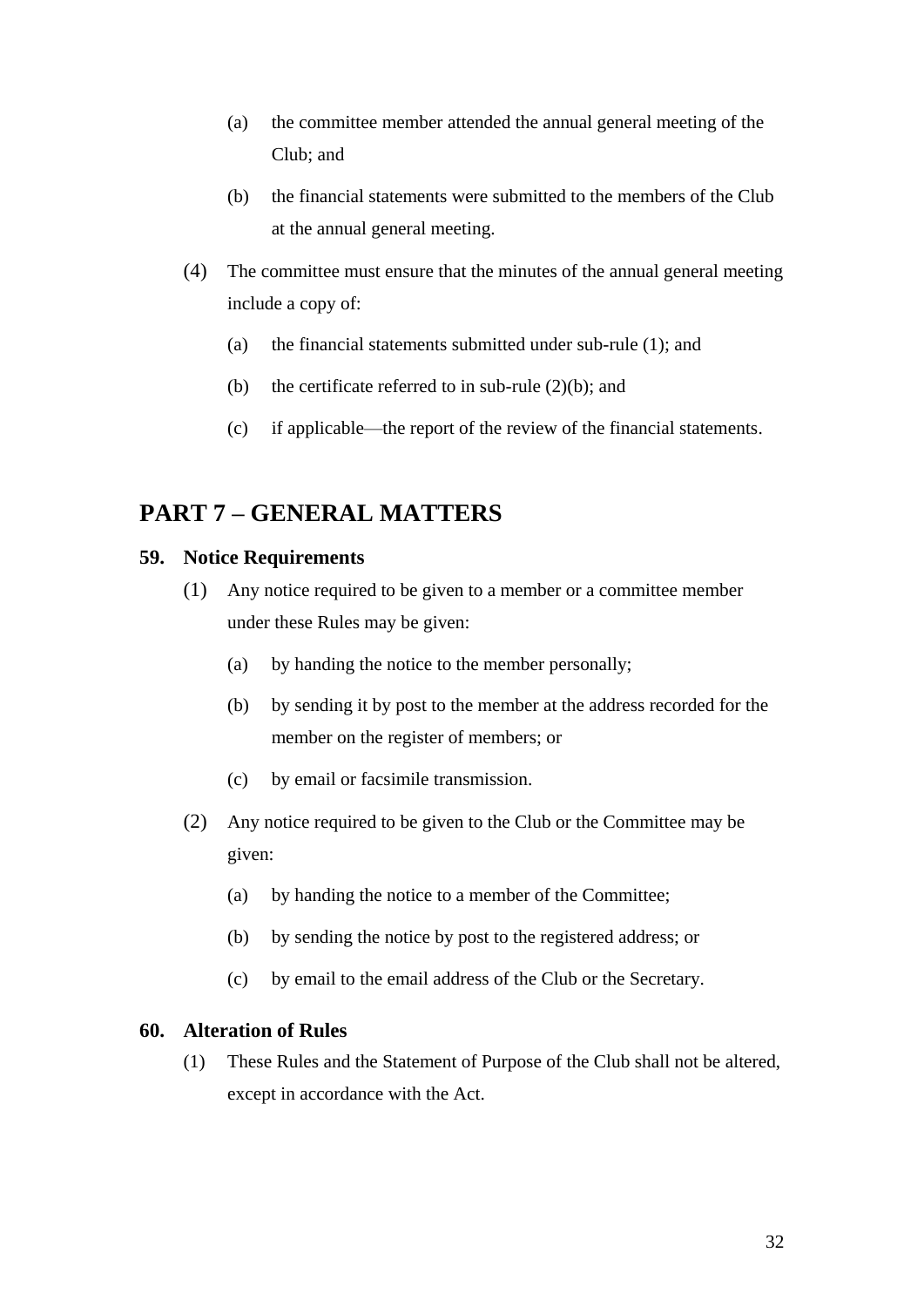- (2) The Secretary of the Club shall, within one month after the passing of the resolution altering the Statement of Purpose or the Rules, lodge written notice of the resolution with the Registrar of Incorporated Associations.
- (3) This notice shall set out particulars of the alteration together with a declaration signed by at least two (2) members of the Committee, to the effect that the resolution was passed in accordance with these Rules.
- (4) Such alterations to the Rules or Statement of Purpose shall not take effect until approved by the Registrar of Incorporated Associations.

#### <span id="page-35-0"></span>**61. Regulations and By Laws**

- (1) The Regulations and By-laws of the Club may be established, amended, and rescinded as deemed necessary by the Committee for the proper functioning of the Club, provided they are not contrary to the purpose of the Club in rule 3.
- (2) Such Regulations and By-laws shall be recorded in the minutes of the Club committee meeting.

#### <span id="page-35-1"></span>**62. Life Membership**

The Club may formally recognise a member's significant contribution to the Club by conferring Life Membership on the member.

- (1) Criteria for Assessing Eligibility for Life Membership
	- (a) There shall be three categories of member, for which Life Membership is considered:

#### (i) **Committee Membership**

Criteria: Active Committee membership in the Club for 10 years (continuously, or in total if not continuous). This recognises a significant commitment to the Club that goes beyond self-interest for one's own children playing in a team;

#### (ii) **Coach or Team Manager**

Criteria: A Coach or Team Manager who has been active in the role within the Club for 15 years (continuously, or in total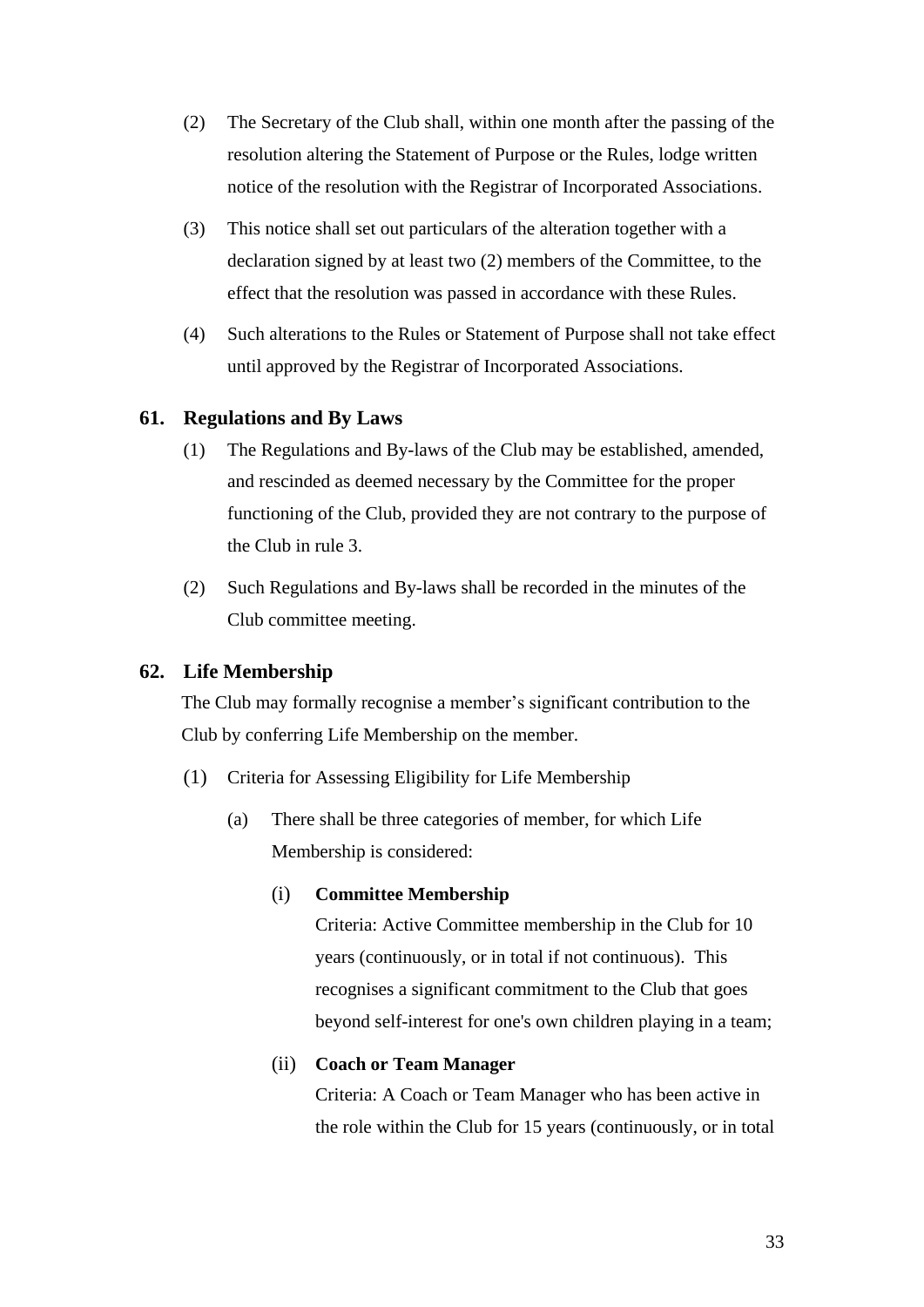if not continuous). This recognises a significant commitment to the Club;

#### (iii) **Any person making tangible improvements/benefits to the Club**

Criteria: A person who has been active in making contributions that lead to tangible improvements or benefits to the Club over a period of seven years (continuously, or in total if not continuous). Included under this category will be contributions of a broader nature than covered in the above two categories, such as the establishment and/or the running of a new program within the Club, or activities that have enhanced the Club's profile or standing in the basketball community or the Berwick community.

- (2) Process for Nominating, Confirming & Presenting Life Membership
	- (a) Any member of the Club may nominate a person for Life Membership of the Club. The nomination must be seconded by another club member, and submitted to the President or Secretary no later than 30 June of each year;
	- (b) The nomination must be presented as a motion for Committee consideration and should include:
		- (i) the name, address and contact number of the nominee; and
		- (ii) details of the contributions made by the nominee, which should address the eligibility criteria;
	- (c) The Committee will consider the nomination in terms of the criteria, and confirm or deny the nomination by vote;
	- (d) Once a Life Membership has been confirmed the Secretary shall:
		- (i) include the Presentation of the Life Membership as an Agenda item at the AGM to be held in November of the same year; and
		- (ii) make arrangements for the nominee to attend the AGM to receive the presentation; and